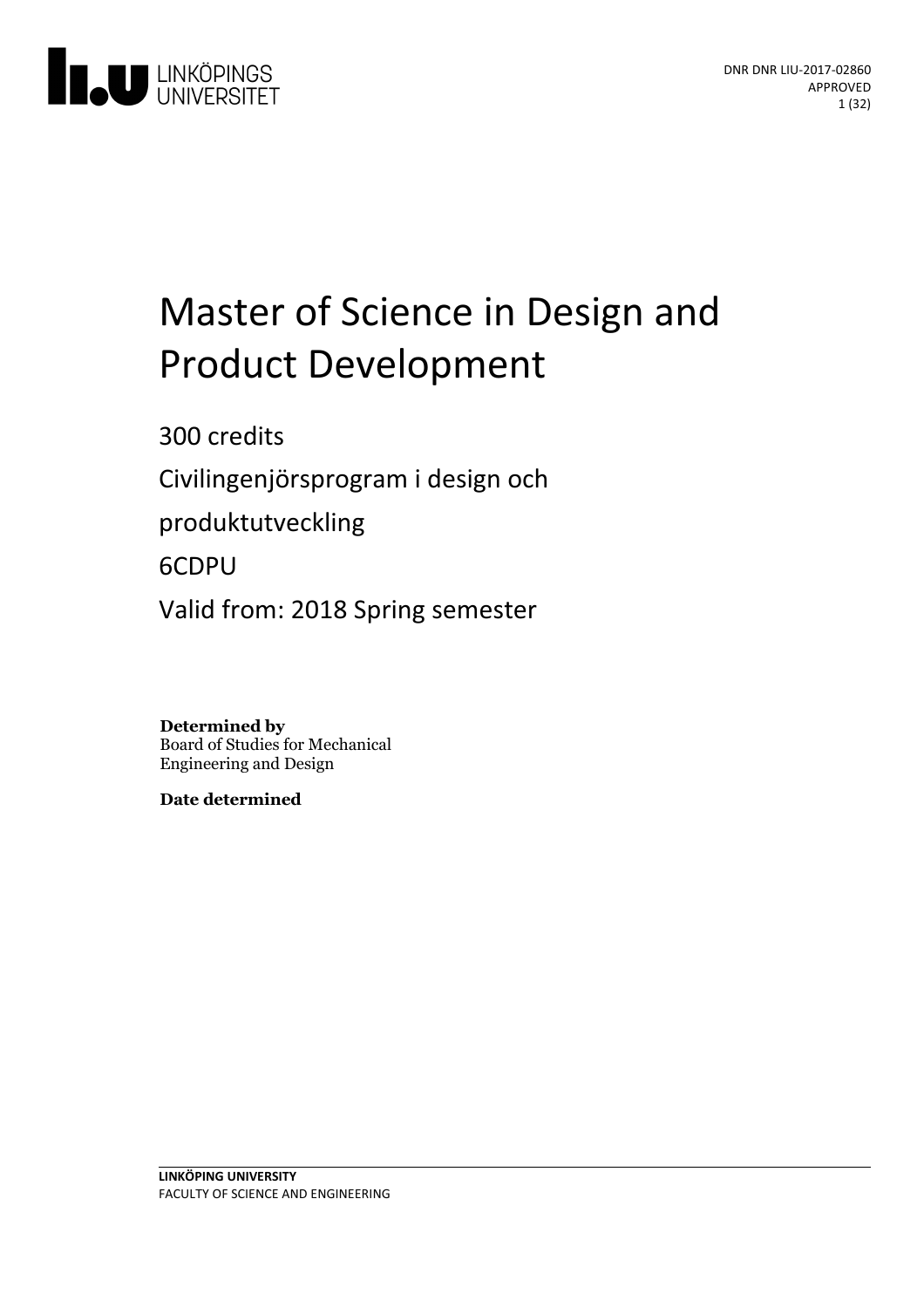## Entry requirements

## Degree in Swedish

Civilingenjör 300 hp och Teknologie master 120 hp

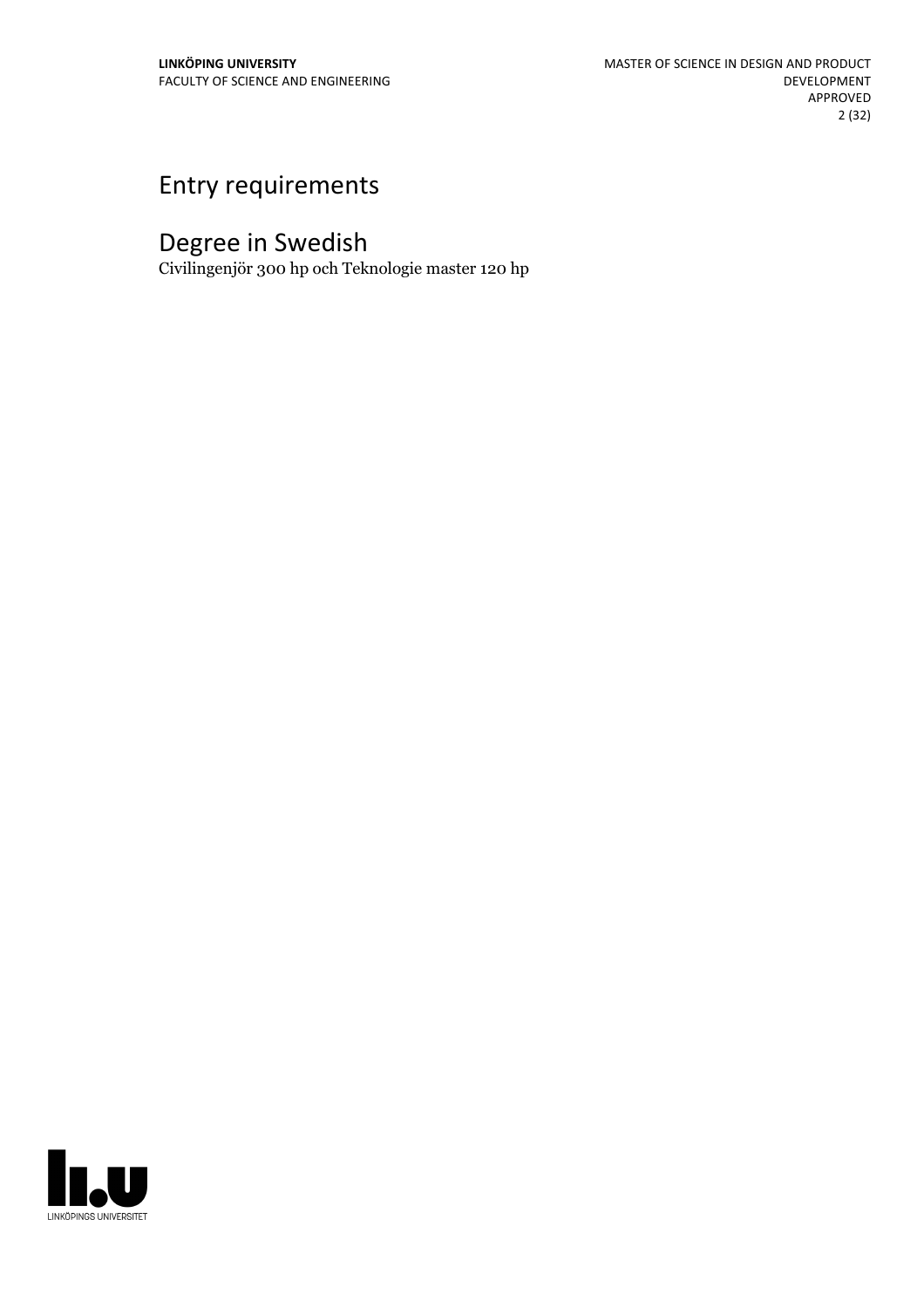## **Curriculum**

## **Semester 1 (Autumn 2018)**

| Course<br>code | Course name                                                      | <b>Credits</b> | Level | <b>Timetable</b><br>module | <b>ECV</b> |
|----------------|------------------------------------------------------------------|----------------|-------|----------------------------|------------|
| Period 0       |                                                                  |                |       |                            |            |
| TATM79         | <b>Foundation Course in Mathematics</b>                          | $6*$           | G1X   |                            | C          |
| Period 1       |                                                                  |                |       |                            |            |
| TATA67         | Linear Algebra with Geometry                                     | $6*$           | G1X   | 3                          | C          |
| TATM79         | <b>Foundation Course in Mathematics</b>                          | $6*$           | G1X   | 3                          | C          |
| TMKA06         | Introduction to Design and Product<br>Development                | $12*$          | G1X   | 1/2                        | C          |
| Period 2       |                                                                  |                |       |                            |            |
| TATA67         | Linear Algebra with Geometry                                     | $6*$           | G1X   | 4                          | C          |
| TDDE04         | Introduction to Programming and<br><b>Computational Thinking</b> | 6              | G1X   | 1                          | C          |
| TMKA06         | Introduction to Design and Product<br>Development                | $12*$          | G1X   | 2/3                        | C          |

## **Semester 2 (Spring 2019)**

| Course<br>code | Course name                            | <b>Credits</b> | Level | <b>Timetable</b><br>module | <b>ECV</b> |
|----------------|----------------------------------------|----------------|-------|----------------------------|------------|
| Period 1       |                                        |                |       |                            |            |
| TATA41         | Calculus in One Variable 1             | 6              | G1X   | 3                          | C          |
| TMKT58         | Create and Understand 3D               | $6*$           | G1X   | $\mathbf{1}$               | C          |
| TMME07         | <b>Engineering Mechanics - Statics</b> | 6              | G1X   | $\overline{2}$             | C          |
| THEN18         | English                                | $6*$           | G1X   | 4                          | E          |
| TGTU35         | Introduction to University Studies     | $2*$           | G1X   | ٠                          | v          |
| Period 2       |                                        |                |       |                            |            |
| TATA42         | Calculus in One Variable 2             | 6              | G1X   | 3                          | C          |
| TDDE33         | User Driven Product Development        | 6              | G1X   | 1                          | C          |
| TMKT58         | Create and Understand 3D               | $6*$           | G1X   | $\overline{2}$             | C          |
| THEN18         | English                                | $6*$           | G1X   | 4                          | E          |
| TGTU35         | Introduction to University Studies     | 2*             | G1X   |                            | v          |

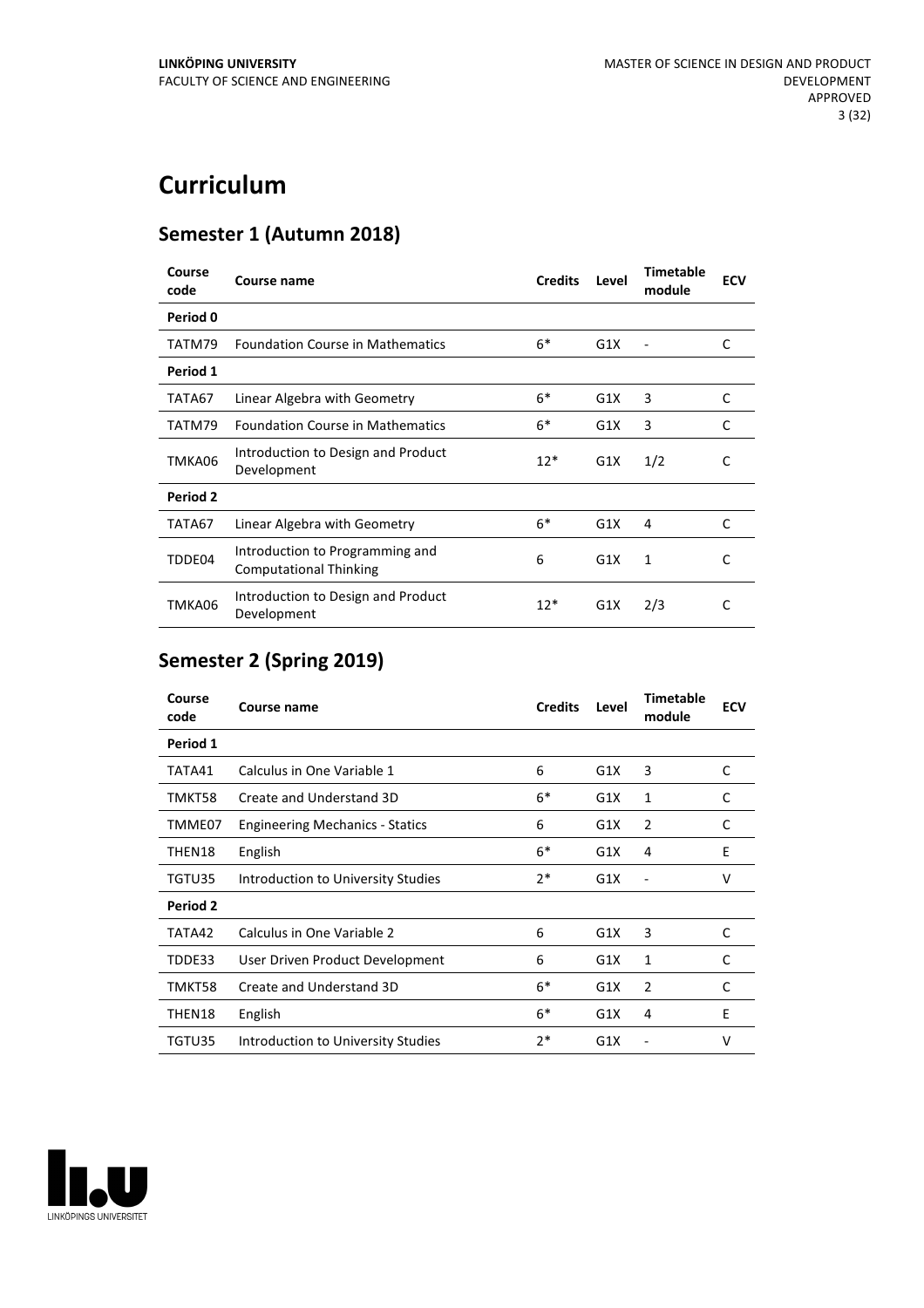## **Semester 3 (Autumn 2019)**

| Course<br>code | Course name                           | <b>Credits</b> | Level | <b>Timetable</b><br>module | <b>ECV</b> |
|----------------|---------------------------------------|----------------|-------|----------------------------|------------|
| Period 1       |                                       |                |       |                            |            |
| TATA69         | Calculus in Several Variables         | 6              | G1X   | 4                          |            |
| TMKA05         | <b>Engineering Design Methodology</b> | 6*             | G1X   | 3                          |            |
| TMME13         | Mechanics - Dynamics                  | 6              | G1X   | 1                          |            |
| Period 2       |                                       |                |       |                            |            |
| TKMJ24         | <b>Environmental Engineering</b>      | 6              | G1X   | 3                          | C          |
| TMKA05         | <b>Engineering Design Methodology</b> | $6*$           | G1X   | 4                          | C          |
| TMMV04         | <b>Engineering Thermodynamics</b>     | 6              | G1X   | 1                          |            |

## **Semester 4 (Spring 2020)**

| Course<br>code  | Course name                              | <b>Credits</b> | Level | Timetable<br>module | <b>ECV</b> |
|-----------------|------------------------------------------|----------------|-------|---------------------|------------|
| Period 1        |                                          |                |       |                     |            |
| TAMS11          | Probability and Statistics, first course | 6              | G2X   | 1                   | C          |
| TMKT59          | Computers as Design Tools                | $6*$           | G2X   | 3                   | C          |
| TMKT97          | <b>Product Ergonomics</b>                | 6              | G2X   | 4                   | C          |
| TSRT04          | Introduction in Matlab                   | 2              | G1X   | 2                   | E          |
| <b>Period 2</b> |                                          |                |       |                     |            |
| TEAE01          | Industrial Economics, Basic Course       | 6              | G1X   | 2                   | C          |
| TMHL07          | Solid Mechanics, basic course            | 6              | G2X   | 1                   | C          |
| TMKT59          | Computers as Design Tools                | $6*$           | G2X   | 3                   | C          |
| TPTE06          | Industrial Placement                     | 6              | G1X   |                     | E          |

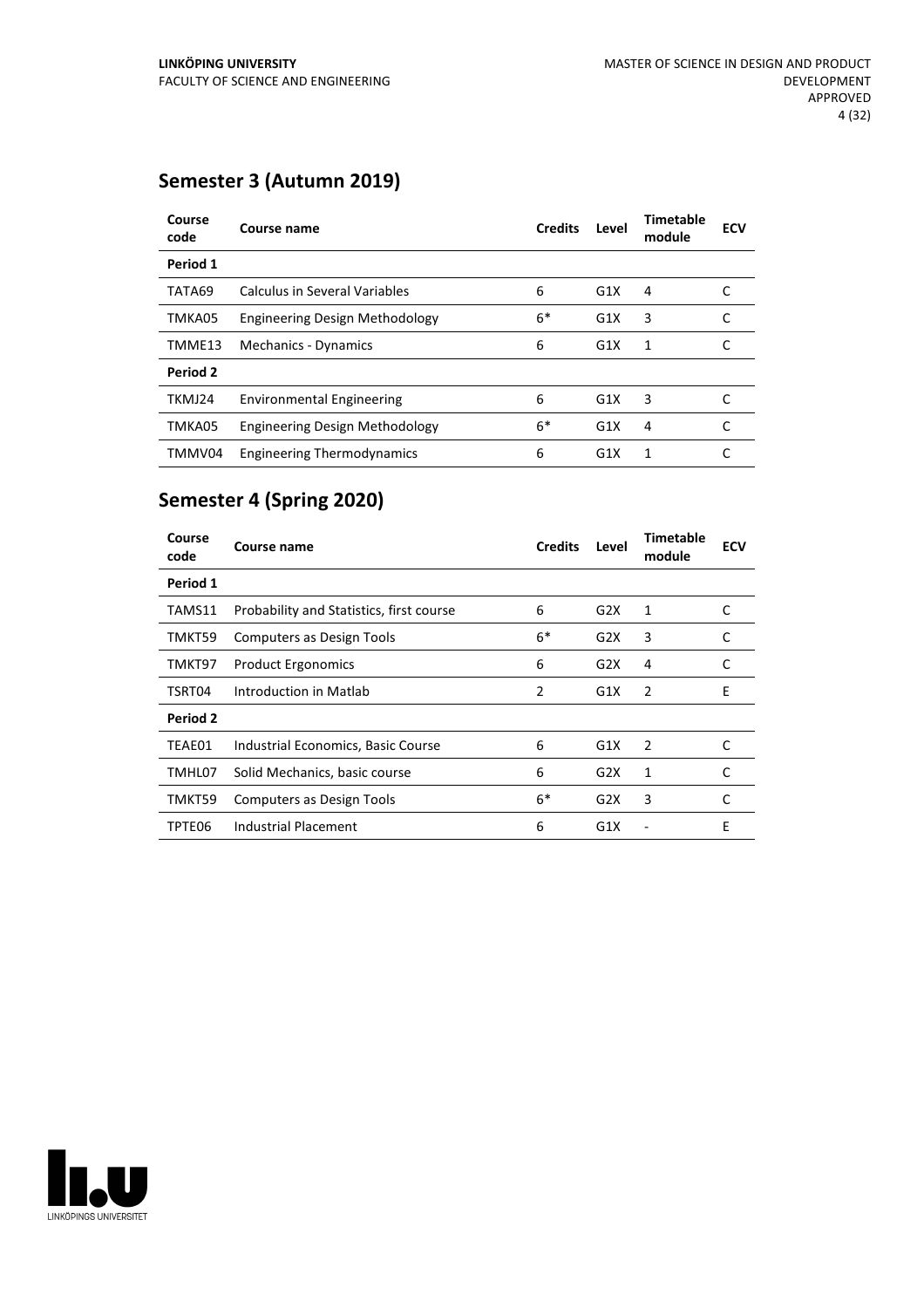| Course<br>code | Course name                                                           | <b>Credits</b> | Level | <b>Timetable</b><br>module | <b>ECV</b>   |
|----------------|-----------------------------------------------------------------------|----------------|-------|----------------------------|--------------|
| Period 1       |                                                                       |                |       |                            |              |
| TEIM11         | <b>Industrial Marketing</b>                                           | 6              | G2X   | 3                          | $\mathsf{C}$ |
| TMKM11         | <b>Materials for Design</b>                                           | $12*$          | G2X   | $\overline{2}$             | C            |
| TMPT06         | Manufacturing Technology for Design and<br><b>Product Development</b> | $6*$           | G1X   | $\mathbf{1}$               | C            |
| THFR05         | Communicative French                                                  | $6*$           | G1X   | 4                          | E            |
| THSP05         | Spanish                                                               | $6*$           | G1X   | 4                          | E            |
| THTY05         | German                                                                | $6*$           | G1X   | 4                          | E            |
| Period 2       |                                                                       |                |       |                            |              |
| TMKM11         | <b>Materials for Design</b>                                           | $12*$          | G2X   | 3                          | C            |
| TMKT39         | <b>Machine Elements</b>                                               | 6              | G2X   | $\overline{2}$             | C            |
| TMPT06         | Manufacturing Technology for Design and<br>Product Development        | $6*$           | G1X   | $\mathbf{1}$               | C            |
| THFR05         | Communicative French                                                  | $6*$           | G1X   | 4                          | E            |
| THSP05         | Spanish                                                               | $6*$           | G1X   | 4                          | E            |
| THTY05         | German                                                                | $6*$           | G1X   | 4                          | E            |
| TNGD34         | Interactive Information Design                                        | 6              | G2X   | 3                          | E            |

## **Semester 5 (Autumn 2020)**

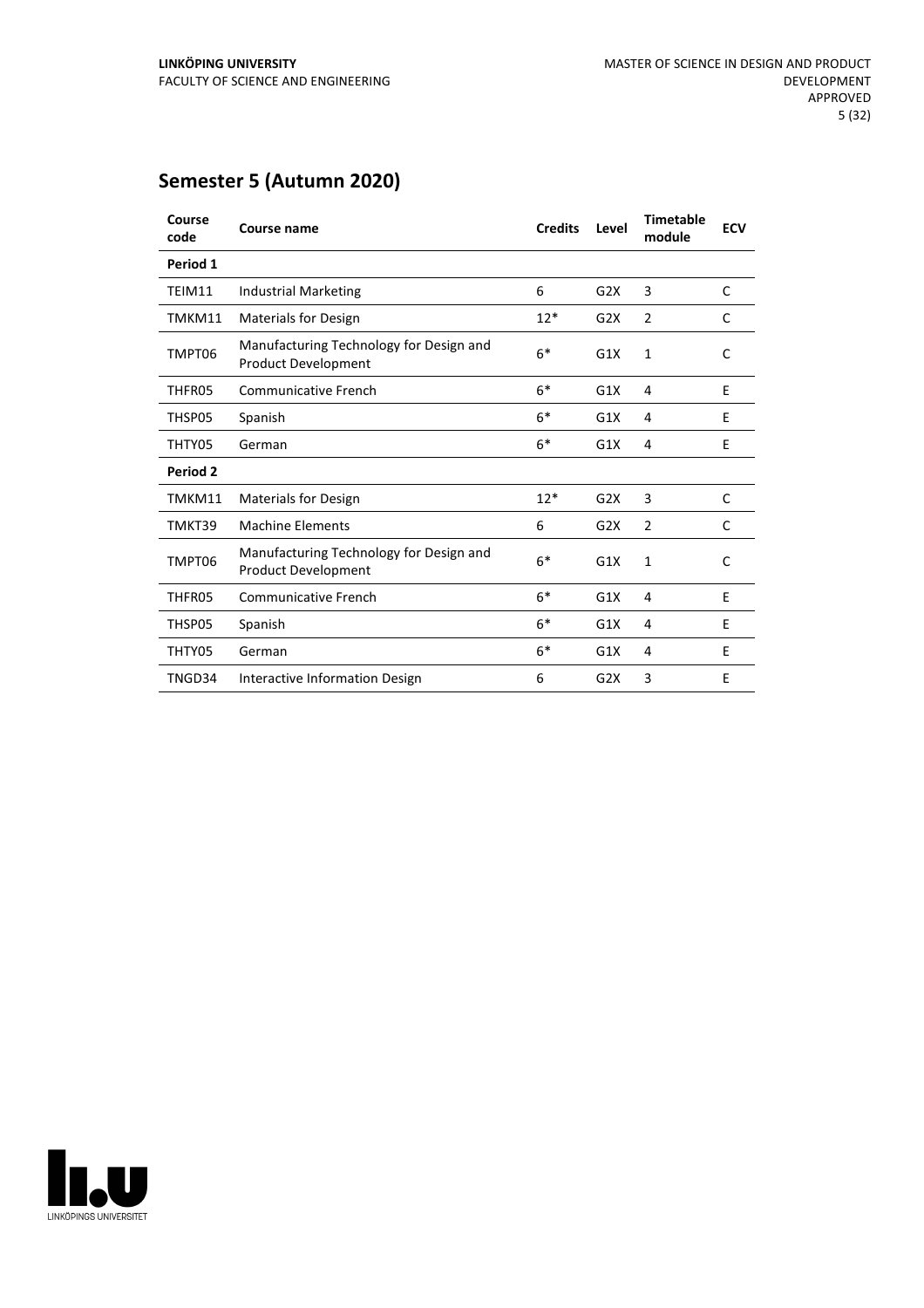## **Semester 6 (Spring 2021)**

| Course<br>code | Course name                                  | <b>Credits</b> | Level | <b>Timetable</b><br>module | <b>ECV</b> |
|----------------|----------------------------------------------|----------------|-------|----------------------------|------------|
| Period 1       |                                              |                |       |                            |            |
| TEIO47         | Industrial Project Management                | $6*$           | G2X   | 3                          | C          |
| TMKT82         | <b>Bachelor Thesis - Product Development</b> | $18*$          | G2X   | 1                          | C          |
| TSRT21         | Dynamical Systems and Control                | 6              | G2X   | 2                          | C          |
| THFR05         | <b>Communicative French</b>                  | $6*$           | G1X   | 4                          | E          |
| THSP05         | Spanish                                      | $6*$           | G1X   | 4                          | E          |
| THTY05         | German                                       | $6*$           | G1X   | 4                          | E          |
| Period 2       |                                              |                |       |                            |            |
| TEIO47         | Industrial Project Management                | $6*$           | G2X   | 3                          | C          |
| TMKT82         | <b>Bachelor Thesis - Product Development</b> | $18*$          | G2X   | 1                          | C          |
| THFR05         | Communicative French                         | $6*$           | G1X   | 4                          | E          |
| THSP05         | Spanish                                      | $6*$           | G1X   | 4                          | E          |
| THTY05         | German                                       | $6*$           | G1X   | 4                          | E          |

## **Semester 7 (Autumn 2021)**

| Course<br>code | Course name                                             | <b>Credits</b> | Level | <b>Timetable</b><br>module | <b>ECV</b> |
|----------------|---------------------------------------------------------|----------------|-------|----------------------------|------------|
| Period 1       |                                                         |                |       |                            |            |
| TAOP88         | <b>Engineering Optimization</b>                         | 6              | G2X   | 1                          | E          |
| TDDD90         | Interactive Products                                    | $6*$           | A1X   | 1                          | Ε          |
| TDDE18         | Programming C++                                         | $6*$           | G2X   | $\overline{2}$             | E          |
| TDDE28         | Contemporary Perspective on Value Creation              | 6              | A1X   | 1                          | Ε          |
| TEIE72         | Corporate Strategies                                    | 6              | A1X   | 4                          | Ε          |
| TEIO19         | <b>Industrial Management</b>                            | 6              | G2X   | 4                          | E          |
| TEIO90         | Innovation Management                                   | 6              | A1X   | $\overline{2}$             | E          |
| TETS37         | <b>Basics in Logistics Management</b>                   | 6              | G2X   | 4                          | E          |
| TFYA88         | Additive Manufacturing: Tools, Materials and<br>Methods | 6              | A1X   | 3                          | E          |
| TKMJ31         | <b>Biofuels for Transportation</b>                      | 6              | A1X   | 1                          | E          |
| TMES09         | <b>Industrial Energy Systems</b>                        | 6              | A1X   | 2                          | Ε          |
| TMES27         | Modelling of Energy Systems                             | 6              | A1X   | 3                          | E          |

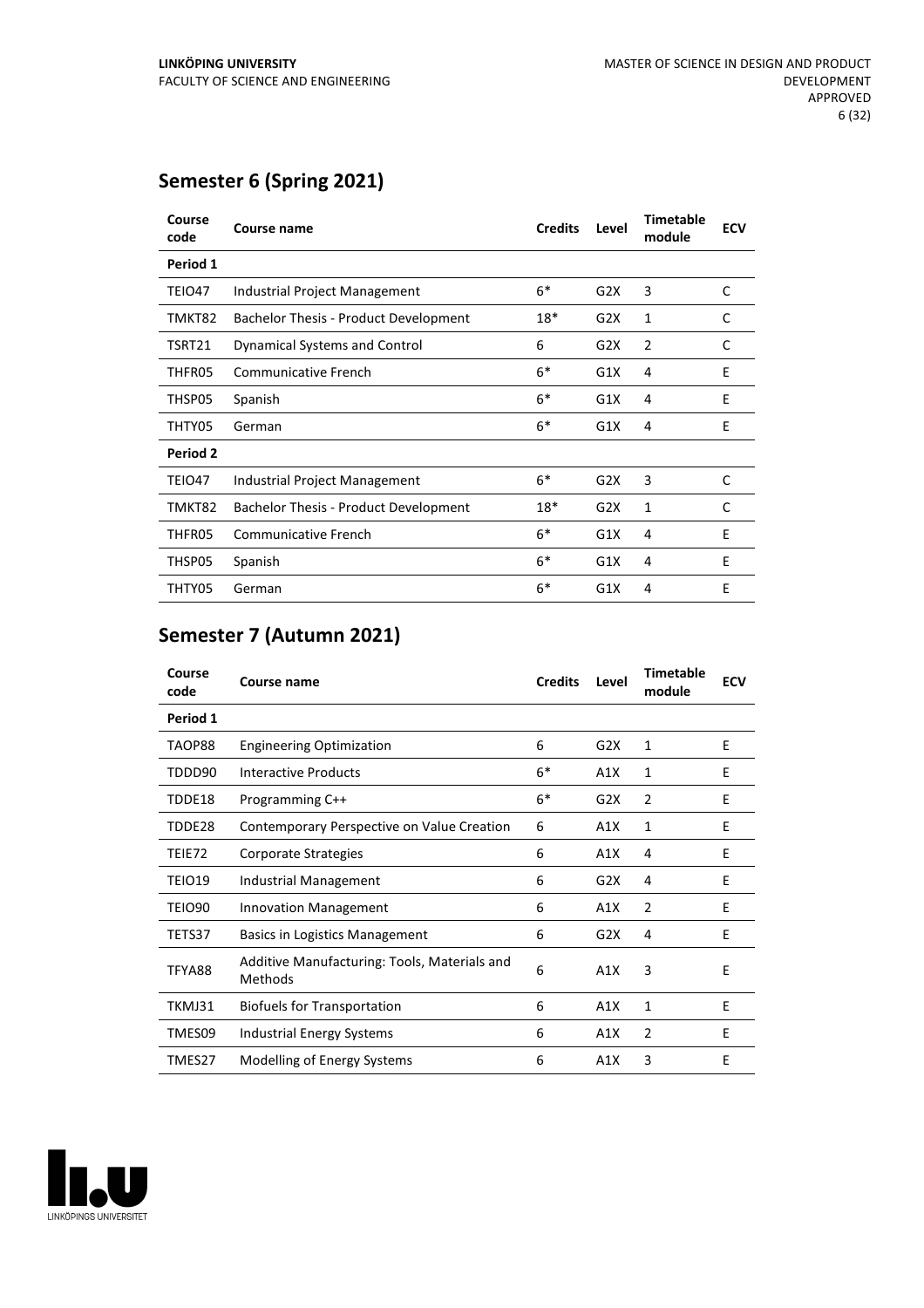| Course<br>code  | <b>Course name</b>                                           | <b>Credits</b>   | Level            | <b>Timetable</b><br>module | <b>ECV</b> |
|-----------------|--------------------------------------------------------------|------------------|------------------|----------------------------|------------|
| TMKA01          | Design Studio I                                              | $12*$            | A1X              | 3                          | E          |
| TMKM16          | <b>Sustainable Material Selection</b>                        | 6                | A1X              | 4                          | E          |
| TMKO02          | <b>Engineering Materials and Manufacturing</b><br>Technology | 6                | A1X              | 2                          | E          |
| TMKT69          | Conceptual Design - Project Course                           | 6                | A1X              | 4                          | E          |
| TMKT80          | Wood - Material                                              | 6                | G2X              | 2                          | E          |
| TMME14          | Machine Elements, Second Course                              | 6                | A1X              | 3                          | E          |
| TMME67          | Musculoskeletal Biomechanics and Human<br>Movements          | 6                | A1X              | $\overline{2}$             | E          |
| <b>TMMI68</b>   | CAD and Drafting Techniques, Continued<br>Course             | $6*$             | G <sub>2</sub> X | 2                          | E          |
| TMMV18          | <b>Fluid Mechanics</b>                                       | 6                | A1X              | 1                          | E          |
| TMPS33          | <b>Virtual Manufacturing</b>                                 | 6                | A1X              | 4                          | E          |
| TMPT03          | <b>Production Engineering - Continuing Course</b>            | 6                | G2X              | 2                          | E          |
| TMQU03          | <b>Quality Management and Engineering</b>                    | 6                | G2X              | 2                          | E          |
| TPPE13          | <b>Production and Operations Management</b>                  | 6                | G2X              | 1                          | E          |
| TPPE16          | <b>Manufacturing Strategies</b>                              | 6                | A1X              | $\overline{2}$             | E          |
| TMPP02          | Project Course - Race Vehicle Engineering                    | $6*$             | G1X              | $\overline{\phantom{a}}$   | V          |
| <b>Period 2</b> |                                                              |                  |                  |                            |            |
| TDDD90          | <b>Interactive Products</b>                                  | $6*$             | A1X              | $\overline{a}$             | E          |
| TDDE01          | <b>Machine Learning</b>                                      | 6                | A1X              | 1                          | E          |
| TDDE18          | Programming C++                                              | $6*$             | G <sub>2</sub> X | $\mathbf{1}$               | Е          |
| TEIE42          | Industrial Sales Management                                  | 6                | A1X              | 4                          | E          |
| TEIM10          | Industrial Service Development                               | 6                | A1X              | 2                          | E          |
| TETS27          | <b>Supply Chain Logistics</b>                                | 6                | A1X              | $\overline{2}$             | E          |
| TFYA96          | The physics behind technology                                | 6                | G <sub>2</sub> X | 4                          | E          |
| TGTU04          | Leadership                                                   | 6                | G <sub>2</sub> X | $\overline{2}$             | E          |
| TGTU49          | History of Technology                                        | 6                | G1X              | 3                          | E          |
| TKMJ32          | <b>Integrated Product Service Engineering</b>                | 6                | A1X              | $\ensuremath{\mathsf{3}}$  | E.         |
| TMHP03          | <b>Engineering Systems Design</b>                            | $\boldsymbol{6}$ | A1X              | 4                          | E          |
| TMKA01          | Design Studio I                                              | $12*$            | A1X              | $\mathbf 2$                | E          |
| <b>TMMI68</b>   | CAD and Drafting Techniques, Continued<br>Course             | $6*$             | G <sub>2</sub> X | 4                          | E          |

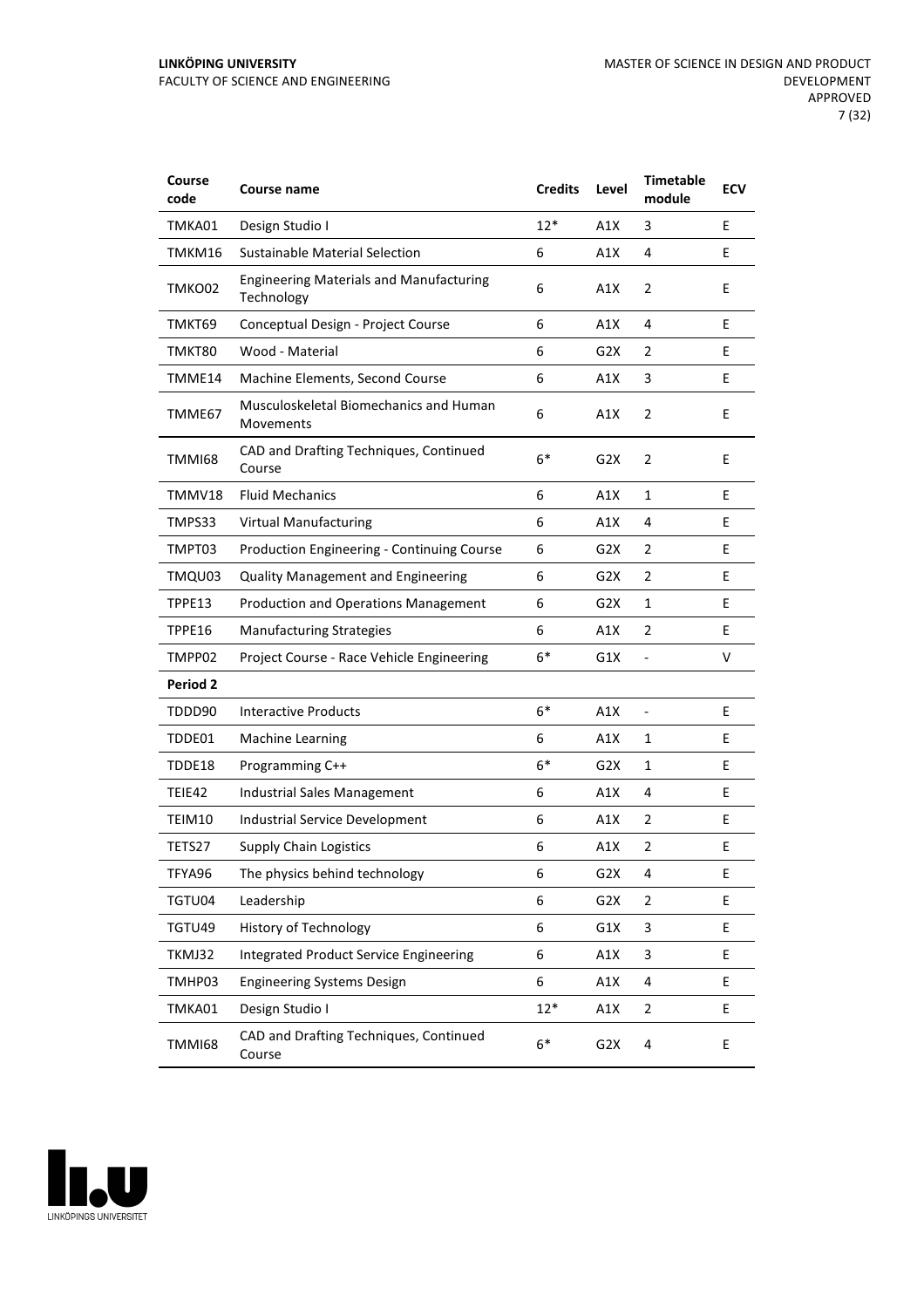#### **LINKÖPING UNIVERSITY** FACULTY OF SCIENCE AND ENGINEERING

| Course<br>code | Course name                                       | <b>Credits</b> | Level | <b>Timetable</b><br>module | <b>ECV</b> |
|----------------|---------------------------------------------------|----------------|-------|----------------------------|------------|
| TMMS31         | Biomechanical Modelling of Tissues and<br>Systems | 6              | A1X   | 4                          | E          |
| TMMV54         | <b>Computational Heat Transfer</b>                | 6              | A1X   | 1                          | E          |
| TMPR01         | Wood - Realisation                                | 6              | G2X   | 1                          | Е          |
| TMPS31         | Sustainable Manufacturing                         | 6              | A1X   | 1                          | E          |
| TMQU12         | Lean Production                                   | 6              | A1X   | 2                          | E          |
| TPPE76         | <b>Operations Planning and Control</b>            | 6              | A1X   | 4                          | F          |
| TSIU02         | Computer Hardware and Architecture                | 4              | G1X   | $\overline{2}$             | F          |
| TMPP02         | Project Course - Race Vehicle Engineering         | $6*$           | G1X   |                            | v          |

## *Specialisation: Product development - Design and Manufacturing*

| Course<br>code | Course name                               | <b>Credits</b> | Level | <b>Timetable</b><br>module | <b>ECV</b> |
|----------------|-------------------------------------------|----------------|-------|----------------------------|------------|
| Period 1       |                                           |                |       |                            |            |
| TDDD90         | Interactive Products                      | $6*$           | A1X   | 1                          | C          |
| TEIO19         | Industrial Management                     | 6              | G2X   | 4                          | E          |
| TMKT69         | Conceptual Design - Project Course        | 6              | A1X   | 4                          | E          |
| TMME14         | Machine Elements, Second Course           | 6              | A1X   | 3                          | E          |
| TMMV11         | <b>Fluid Mechanics and Heat Transfer</b>  | 6              | G2X   | 2                          | E          |
| Period 2       |                                           |                |       |                            |            |
| TDDD90         | Interactive Products                      | $6*$           | A1X   |                            | C          |
| TMHP03         | <b>Engineering Systems Design</b>         | 6              | A1X   | 4                          | E          |
| TMKA11         | Model-based System-of-Systems Engineering | 6              | A1X   | 3                          | E          |
| TMPS31         | Sustainable Manufacturing                 | 6              | A1X   | 1                          | E          |

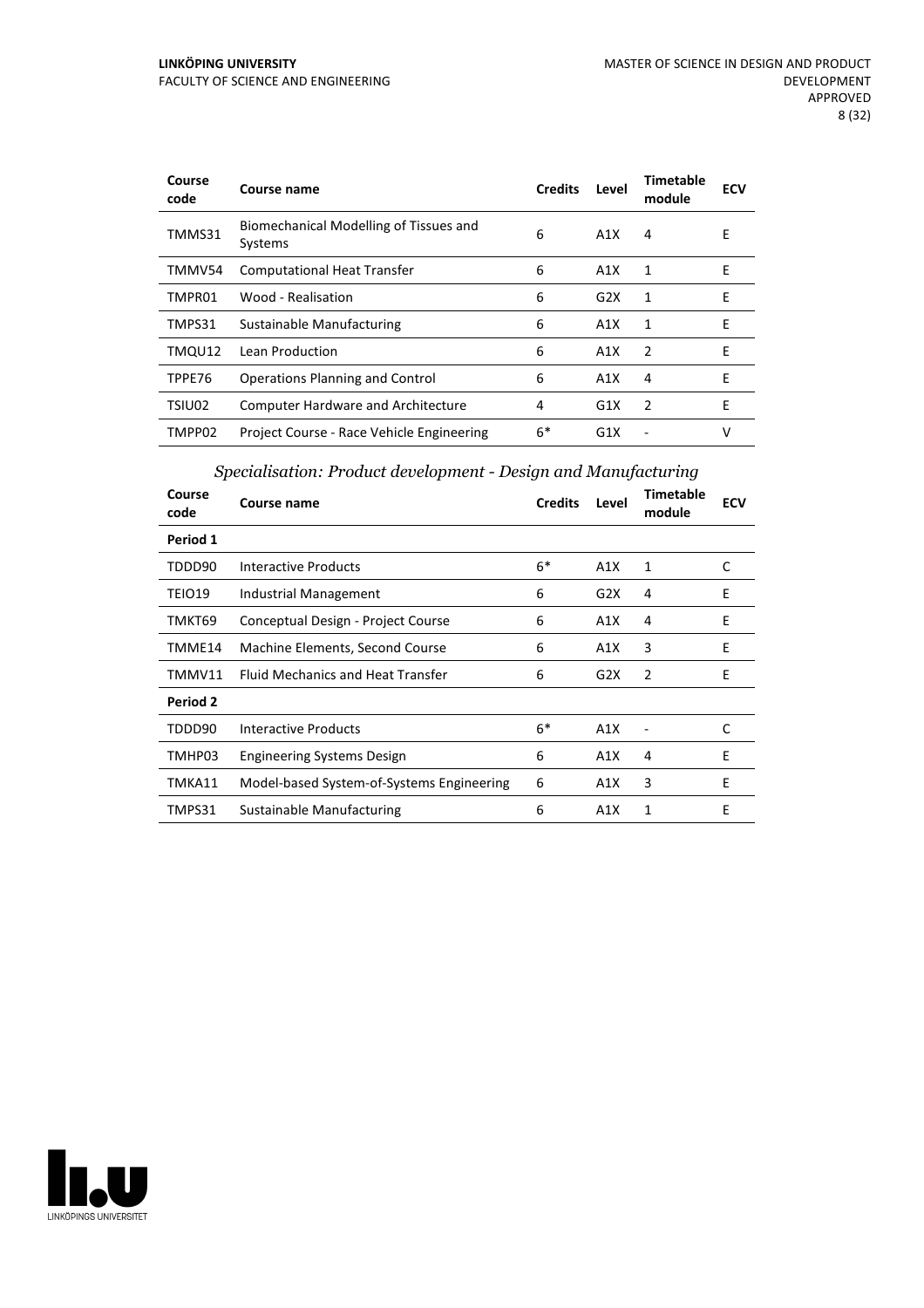| Course<br>code | Course name                            | <b>Credits</b> | Level | <b>Timetable</b><br>module | <b>ECV</b> |
|----------------|----------------------------------------|----------------|-------|----------------------------|------------|
| Period 1       |                                        |                |       |                            |            |
| TDDD90         | Interactive Products                   | $6*$           | A1X   | 1                          | C          |
| TMKA01         | Design Studio I                        | $12*$          | A1X   | 3                          | C          |
| TEIO19         | Industrial Management                  | 6              | G2X   | 4                          | E          |
| Period 2       |                                        |                |       |                            |            |
| TDDD90         | Interactive Products                   | $6*$           | A1X   |                            | C          |
| TMKA01         | Design Studio I                        | $12*$          | A1X   | $\overline{2}$             | C          |
| TKMJ32         | Integrated Product Service Engineering | 6              | A1X   | 3                          | E          |
| TMPS31         | Sustainable Manufacturing              | 6              | A1X   | 1                          | E          |

## *Specialisation: Product Development - Design Engineering*

#### *Specialisation: Product Development - Management*

| Course<br>code | Course name                               | <b>Credits</b> | Level | <b>Timetable</b><br>module | <b>ECV</b> |
|----------------|-------------------------------------------|----------------|-------|----------------------------|------------|
| Period 1       |                                           |                |       |                            |            |
| TDDD90         | Interactive Products                      | $6*$           | A1X   | 1                          | C          |
| TEIO19         | Industrial Management                     | 6              | G2X   | 4                          | C          |
| <b>TEIO90</b>  | <b>Innovation Management</b>              | 6              | A1X   | 2                          | C          |
| TEIE72         | Corporate Strategies                      | 6              | A1X   | 4                          | E          |
| TMQU03         | <b>Quality Management and Engineering</b> | 6              | G2X   | 2                          | Ε          |
| Period 2       |                                           |                |       |                            |            |
| TDDD90         | Interactive Products                      | $6*$           | A1X   |                            | C          |
| TEIE42         | Industrial Sales Management               | 6              | A1X   | 4                          | E          |
| TEIM10         | Industrial Service Development            | 6              | A1X   | $\overline{2}$             | E          |
| TMQU12         | Lean Production                           | 6              | A1X   | $\overline{2}$             | E          |

## **Semester 8 (Spring 2022)**

| Course<br>code | Course name                                      | <b>Credits</b> | Level            | <b>Timetable</b><br>module | <b>ECV</b> |
|----------------|--------------------------------------------------|----------------|------------------|----------------------------|------------|
| Period 1       |                                                  |                |                  |                            |            |
| TDDD57         | <b>Physical Interaction and Game Programming</b> | 6              | A1X              | $\overline{1}$             |            |
| TDDD97         | Web Programming                                  | 6              | G2X              | 3                          |            |
| TDDE03         | Design Studio II                                 | $12*$          | A <sub>1</sub> X |                            |            |

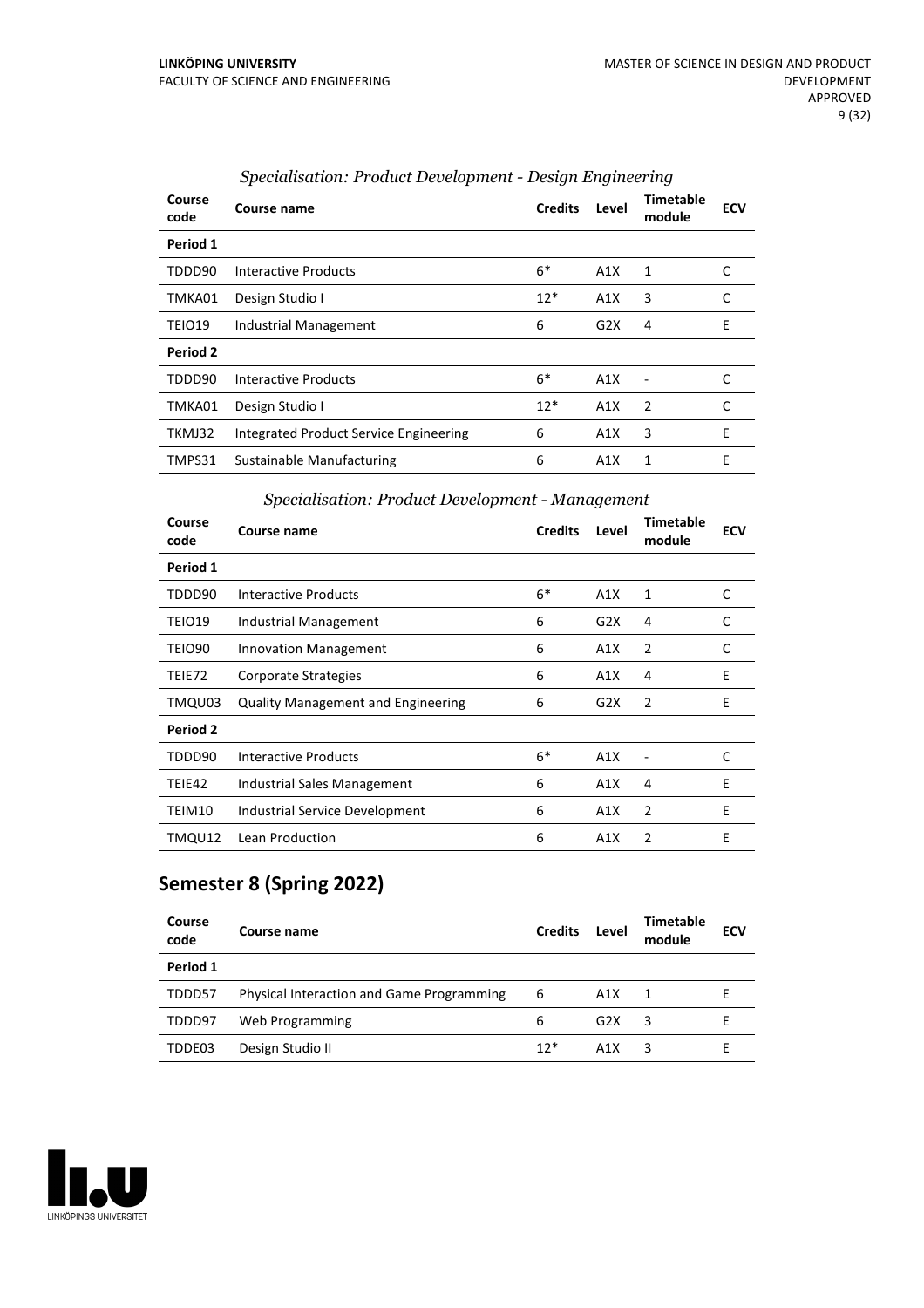| Course<br>code | Course name                                                                     | <b>Credits</b> | Level            | <b>Timetable</b><br>module   | <b>ECV</b> |
|----------------|---------------------------------------------------------------------------------|----------------|------------------|------------------------------|------------|
| TDDE39         | Physical Interaction Design and Prototyping                                     | 6              | A1X              | 4                            | E          |
| TDDE50         | Megagame - Design for Sustainable<br>Development in the light of Climate Change | $6*$           | G2X              |                              | E          |
| TEIE06         | <b>Corporate Planning</b>                                                       | $6*$           | A1X              | $\qquad \qquad \blacksquare$ | E          |
| TEIM09         | <b>International Business</b>                                                   | 6              | A1X              | 2                            | E          |
| TEIO13         | Leadership and Organizational Change                                            | 6              | A1X              | 4                            | E.         |
| TGTU91         | Oral and Written Communication                                                  | 6              | G1X              | 2                            | E          |
| TGTU94         | <b>Technology and Ethics</b>                                                    | 6              | G1X              | $\mathbf{1}$                 | E          |
| TKMJ10         | <b>Industrial Ecology</b>                                                       | 6              | A1X              | $\mathbf{1}$                 | E          |
| TKMJ15         | <b>Environmental Management Strategies</b>                                      | 6              | G1X              | 3                            | E          |
| TMKA10         | Design for sustainable everyday life                                            | $6*$           | A1X              | 3                            | E          |
| TMKA13         | Wood - Innovation                                                               | 6              | A1X              | $\mathbf{1}$                 | E          |
| TMKO01         | Advanced materials and the environment                                          | 6              | A1X              | 2                            | E          |
| TMKT48         | Design Optimization                                                             | 6              | A1X              | 3                            | E          |
| TMKT74         | <b>Advanced CAD</b>                                                             | 6              | A1X              | 4                            | E          |
| TMMS21         | Mechatronics                                                                    | 6              | G2X              | $\mathbf{1}$                 | E          |
| TPPE78         | Quantitative Models and Analysis in<br><b>Operations Management</b>             | 6              | A1X              | $\mathbf{1}$                 | E          |
| Period 2       |                                                                                 |                |                  |                              |            |
| TDDD12         | Database Technology                                                             | 6              | G2X              | 4                            | E          |
| TDDE03         | Design Studio II                                                                | $12*$          | A1X              | 3                            | E          |
| TDDE50         | Megagame - Design for Sustainable<br>Development in the light of Climate Change | $6*$           | G <sub>2</sub> X | $\overline{a}$               | E          |
| TEAE13         | Civil and Commercial Law                                                        | 6              | G1X              | 2                            | E          |
| TEIE06         | <b>Corporate Planning</b>                                                       | 6*             | A1X              | -                            | E          |
| TEIO06         | Innovative Entrepreneurship                                                     | 6              | A1X              | 2                            | E          |
| TGTU95         | Philosophy of Science and Technology                                            | 6              | G1X              | 4                            | E.         |
| TKMJ29         | <b>Resource Efficient Products</b>                                              | 6              | A1X              | $\mathbf{1}$                 | E          |
| TMKA10         | Design for sustainable everyday life                                            | $6*$           | A1X              | 3                            | E          |
| TMKM17         | <b>Polymer Materials</b>                                                        | 6              | A1X              | $\overline{2}$               | E.         |
| TMKT57         | <b>Product Modelling</b>                                                        | 6              | A1X              | 3                            | E          |
| TMKT77         | System Safety                                                                   | 6              | A1X              | 4                            | E          |
| TMME19         | Mechanics, second course                                                        | 6              | A1X              | $\mathbf{1}$                 | E          |

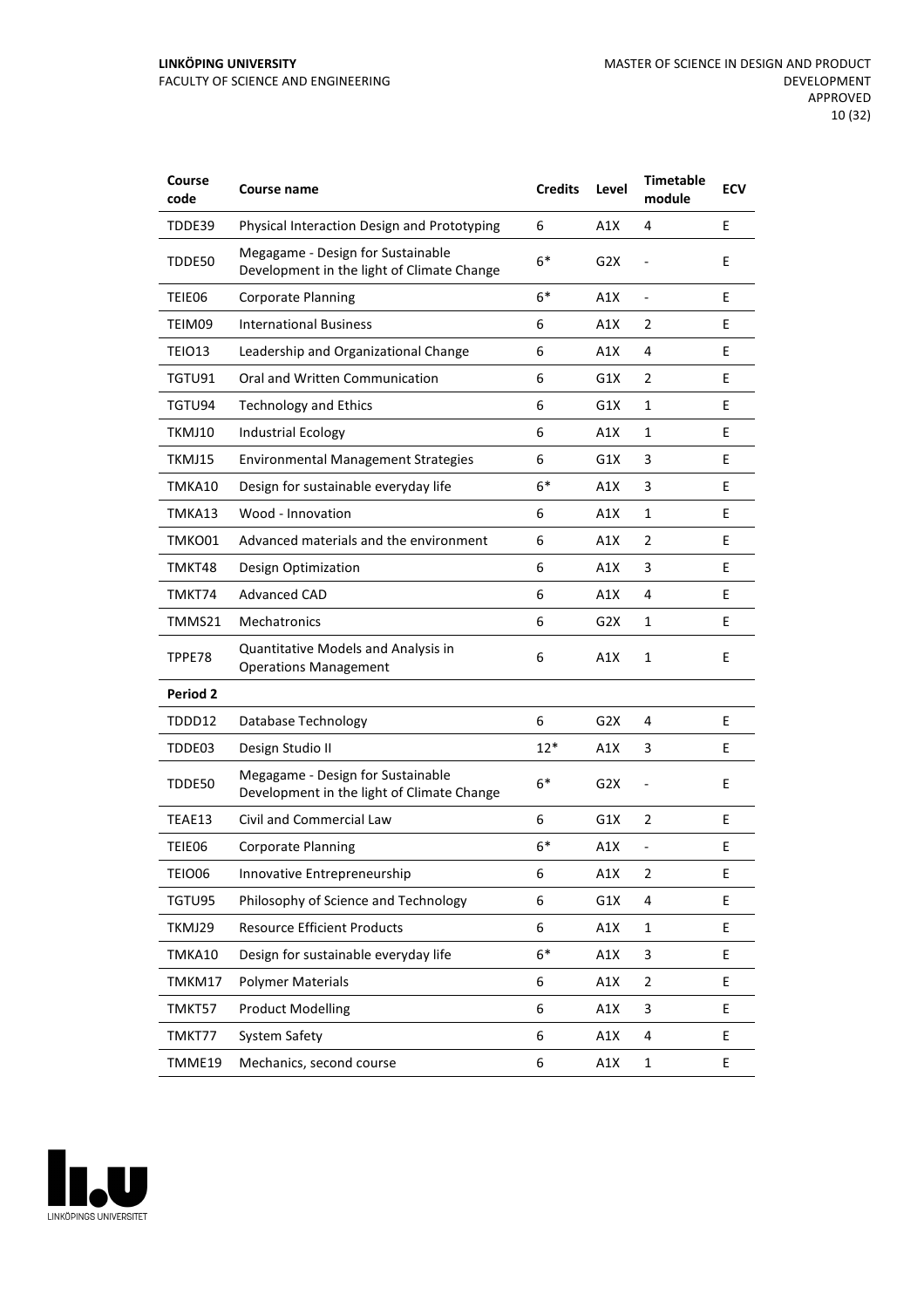| Course<br>code | Course name                                                | <b>Credits</b> | Level | <b>Timetable</b><br>module | <b>ECV</b> |
|----------------|------------------------------------------------------------|----------------|-------|----------------------------|------------|
| TMPS27         | <b>Production Systems</b>                                  | 6              | A1X   | 3                          | F          |
| TMQU13         | <b>Customer Focused Product and Service</b><br>Development | 6              | A1X   | 4                          | E          |
| TPPE74         | Design and Development of Manufacturing<br>Operations      | 6              | A1X   | 4                          | Е          |
| TRTE20         | Norm Creative perspectives on Design, Power<br>and Change  | 6              | A1X   | 1                          | F          |

| Course<br>code | Course name                             | <b>Credits</b> | Level | <b>Timetable</b><br>module | <b>ECV</b> |
|----------------|-----------------------------------------|----------------|-------|----------------------------|------------|
| Period 1       |                                         |                |       |                            |            |
| TMMS21         | Mechatronics                            | 6              | G2X   | 1                          | C          |
| TKMJ52         | Applied Product Development Methodology | $6*$           | A1X   | 2                          | Ε          |
| TMKT48         | Design Optimization                     | 6              | A1X   | 3                          | E          |
| TMKT74         | Advanced CAD                            | 6              | A1X   | 4                          | Ε          |
| Period 2       |                                         |                |       |                            |            |
| TMHL24         | Solid Mechanics - Design Criteria       | 6              | G2X   | 1                          | C          |
| TKMJ52         | Applied Product Development Methodology | $6*$           | A1X   | 2                          | E          |
| TMKT57         | <b>Product Modelling</b>                | 6              | A1X   | 3                          | E          |
| TMKT77         | System Safety                           | 6              | A1X   | 4                          | E          |
| TMPS27         | <b>Production Systems</b>               | 6              | A1X   | 3                          | Ε          |

#### *Specialisation: Product development - Design and Manufacturing*

#### *Specialisation: Product Development - Design Engineering*

| Course<br>code | Course name                             | <b>Credits</b> | Level            | <b>Timetable</b><br>module | <b>ECV</b> |
|----------------|-----------------------------------------|----------------|------------------|----------------------------|------------|
| Period 1       |                                         |                |                  |                            |            |
| TDDE03         | Design Studio II                        | $12*$          | A1X              | 3                          |            |
| TKMJ52         | Applied Product Development Methodology | $6*$           | A1X              | -2                         |            |
| Period 2       |                                         |                |                  |                            |            |
| TDDE03         | Design Studio II                        | $12*$          | A1X              | 3                          |            |
| TKMJ52         | Applied Product Development Methodology | $6*$           | A1X              | $\mathcal{P}$              |            |
| TKMJ29         | <b>Resource Efficient Products</b>      | 6              | A <sub>1</sub> X | 1                          | Е          |

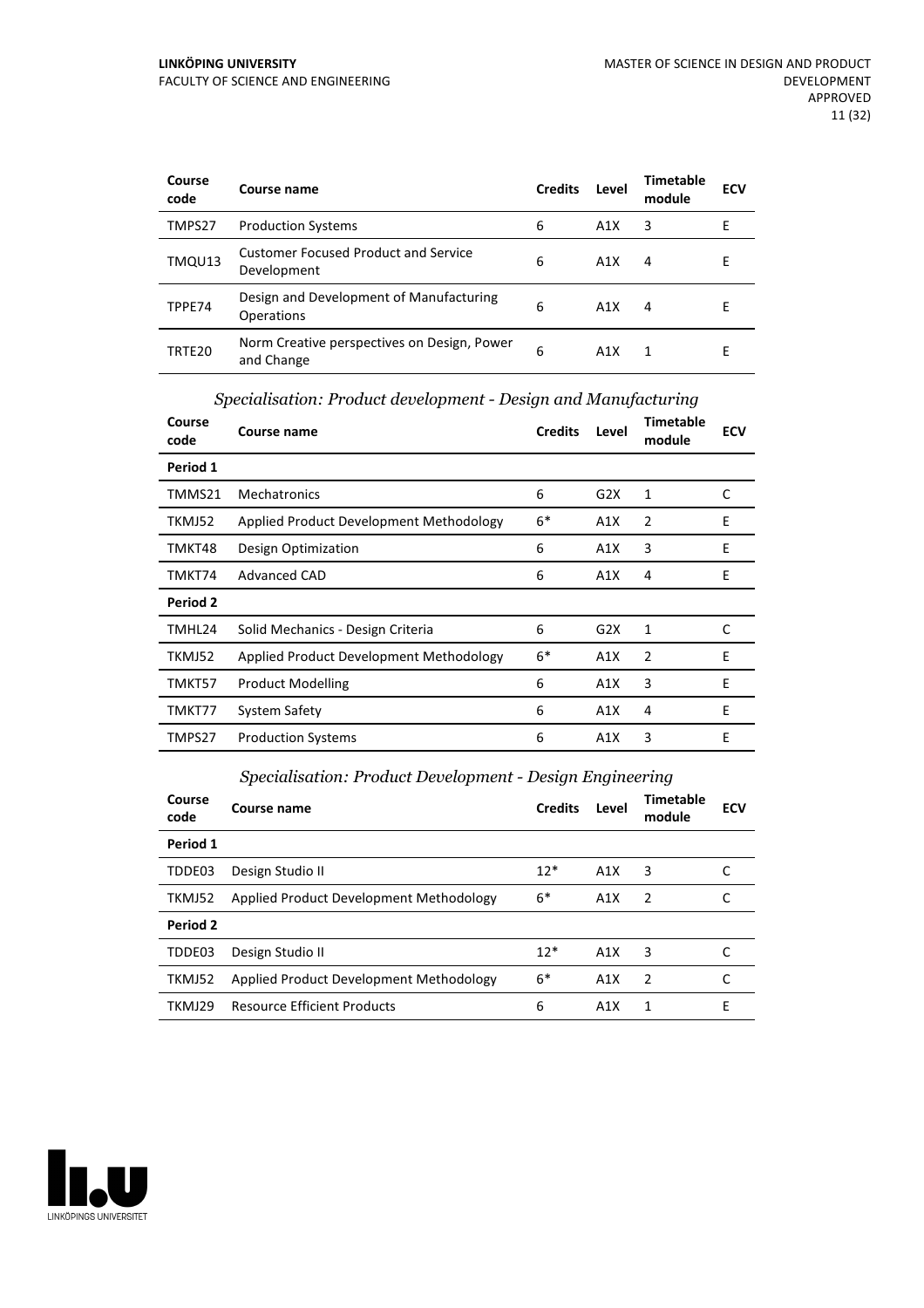| Course<br>code | Course name                                                | <b>Credits</b> | Level | <b>Timetable</b><br>module | <b>ECV</b> |
|----------------|------------------------------------------------------------|----------------|-------|----------------------------|------------|
| Period 1       |                                                            |                |       |                            |            |
| TEIE06         | Corporate Planning                                         | $6*$           | A1X   |                            | E          |
| TEIM09         | <b>International Business</b>                              | 6              | A1X   | 2                          | E          |
| TEIO13         | Leadership and Organizational Change                       | 6              | A1X   | 4                          | E          |
| TKMJ52         | Applied Product Development Methodology                    | $6*$           | A1X   | 2                          | E          |
| Period 2       |                                                            |                |       |                            |            |
| TEIE06         | <b>Corporate Planning</b>                                  | $6*$           | A1X   |                            | F          |
| TEIM07         | Industrial Market Research                                 | 6              | A1X   | 2                          | E          |
| TEIO06         | Innovative Entrepreneurship                                | 6              | A1X   | $\mathcal{P}$              | E          |
| TEIO41         | <b>Corporate Social Responsibility</b>                     | 6              | A1X   | 3                          | E          |
| TKMJ52         | Applied Product Development Methodology                    | $6*$           | A1X   | 2                          | E          |
| TMQU13         | <b>Customer Focused Product and Service</b><br>Development | 6              | A1X   | 4                          | E          |

#### *Specialisation: Product Development - Management*

## **Semester 9 (Autumn 2022)**

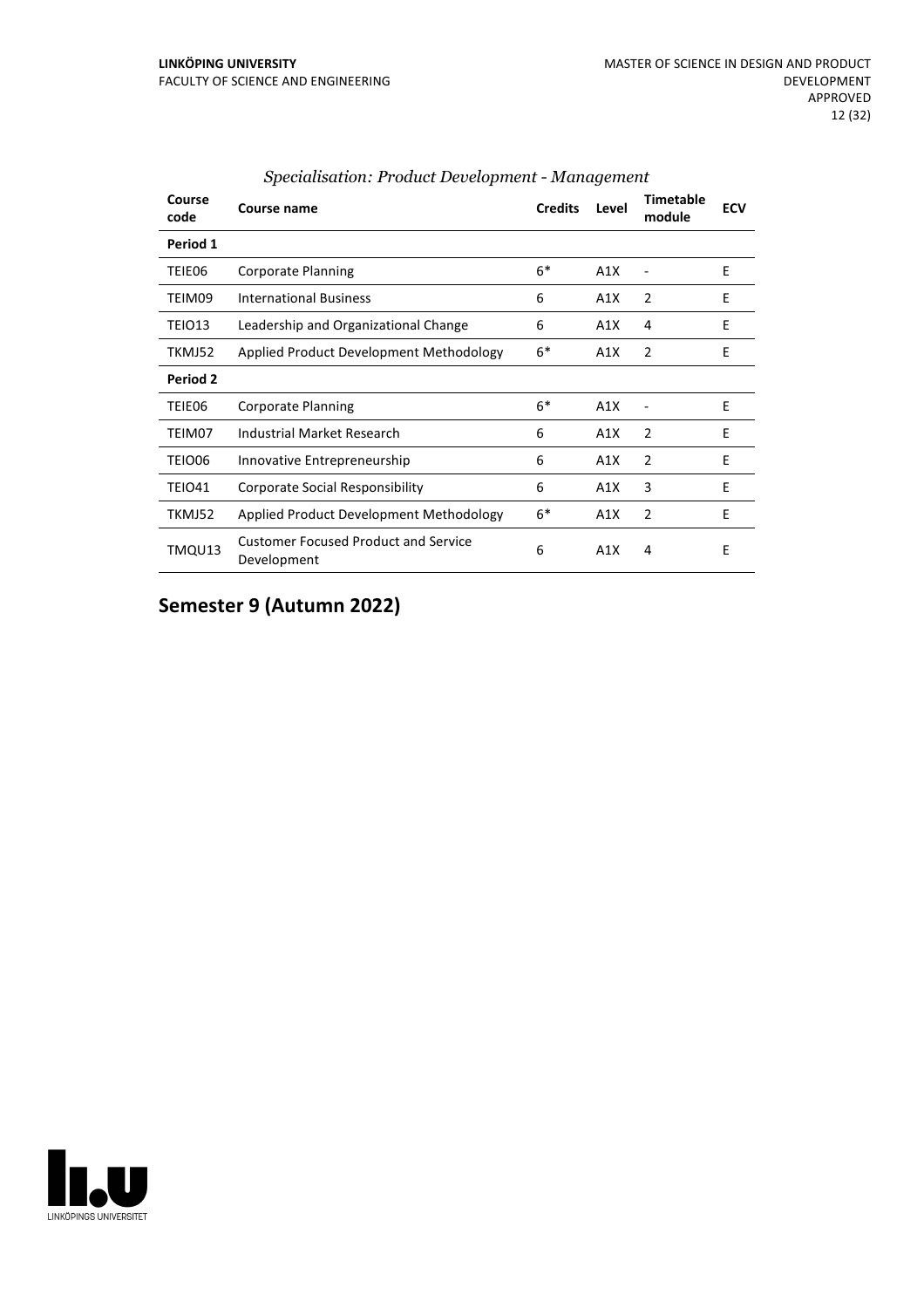| Course<br>code | <b>Course name</b>                                                                | <b>Credits</b> | Level | <b>Timetable</b><br>module | <b>ECV</b> |
|----------------|-----------------------------------------------------------------------------------|----------------|-------|----------------------------|------------|
| Period 1       |                                                                                   |                |       |                            |            |
| TDDE56         | Foundations of AI and machine learning                                            | $6*$           | G2X   | $\overline{\phantom{a}}$   | E          |
| TEIO07         | <b>Project Based Organization and Management</b>                                  | 6              | A1X   | 4                          | E          |
| TETS23         | Purchasing                                                                        | 6              | A1X   | 2                          | E          |
| TKMJ46         | Advanced Ecodesign                                                                | 6              | A1X   | $\overline{2}$             | E          |
| TMKT79         | <b>Collaborative Multidisciplinary Design</b><br>Optimization                     | 6              | A1X   | $\overline{2}$             | E          |
| TMKT96         | <b>Product Visualization</b>                                                      | $6*$           | A1X   | 3                          | E          |
| TMMV01         | Aerodynamics                                                                      | 6              | A1X   | 2                          | E          |
| Period 2       |                                                                                   |                |       |                            |            |
| TAOP18         | Supply Chain Optimization                                                         | 6              | A1X   | $\mathbf{1}$               | E          |
| TDDD61         | Design - Strategy and Management                                                  | 6              | A1X   | 1                          | E          |
| TDDE56         | Foundations of AI and machine learning                                            | $6*$           | G2X   | 1                          | E          |
| <b>TDEI21</b>  | Strategic Organisational Application of IT -<br>Workflow and Knowledge Management | 6              | A1X   | $\overline{4}$             | E          |
| TETS31         | Logistics Strategies                                                              | 6              | A1X   | 4                          | E          |
| TMKT71         | <b>Affective Engineering</b>                                                      | 6              | A1X   | $\overline{2}$             | E          |
| TMKT96         | <b>Product Visualization</b>                                                      | $6*$           | A1X   | 3                          | E          |
| TMPS22         | Assembly Technology                                                               | 6              | A1X   | 3                          | E          |

## *Specialisation: Product development - Design and Manufacturing*

| Course<br>code | Course name                                                              | <b>Credits</b> | Level | <b>Timetable</b><br>module | <b>ECV</b> |
|----------------|--------------------------------------------------------------------------|----------------|-------|----------------------------|------------|
| Period 1       |                                                                          |                |       |                            |            |
| TMPM03         | Project Course Advanced - Design and<br><b>Manufacturing Engineering</b> | $12*$          | A1X   | 1                          | C          |
| TMHL63         | Introduction to Computational Mechanics                                  | 6              | G2X   | 3                          | E          |
| TMKT79         | Collaborative Multidisciplinary Design<br>Optimization                   | 6              | A1X   | 2                          | E          |
| Period 2       |                                                                          |                |       |                            |            |
| TMPM03         | Project Course Advanced - Design and<br><b>Manufacturing Engineering</b> | $12*$          | A1X   | 4                          |            |
| TMKU01         | Design Automation of Customized Products                                 | 6              | A1X   | $\overline{2}$             | E          |
| TMPS22         | Assembly Technology                                                      | 6              | A1X   | 3                          | E          |

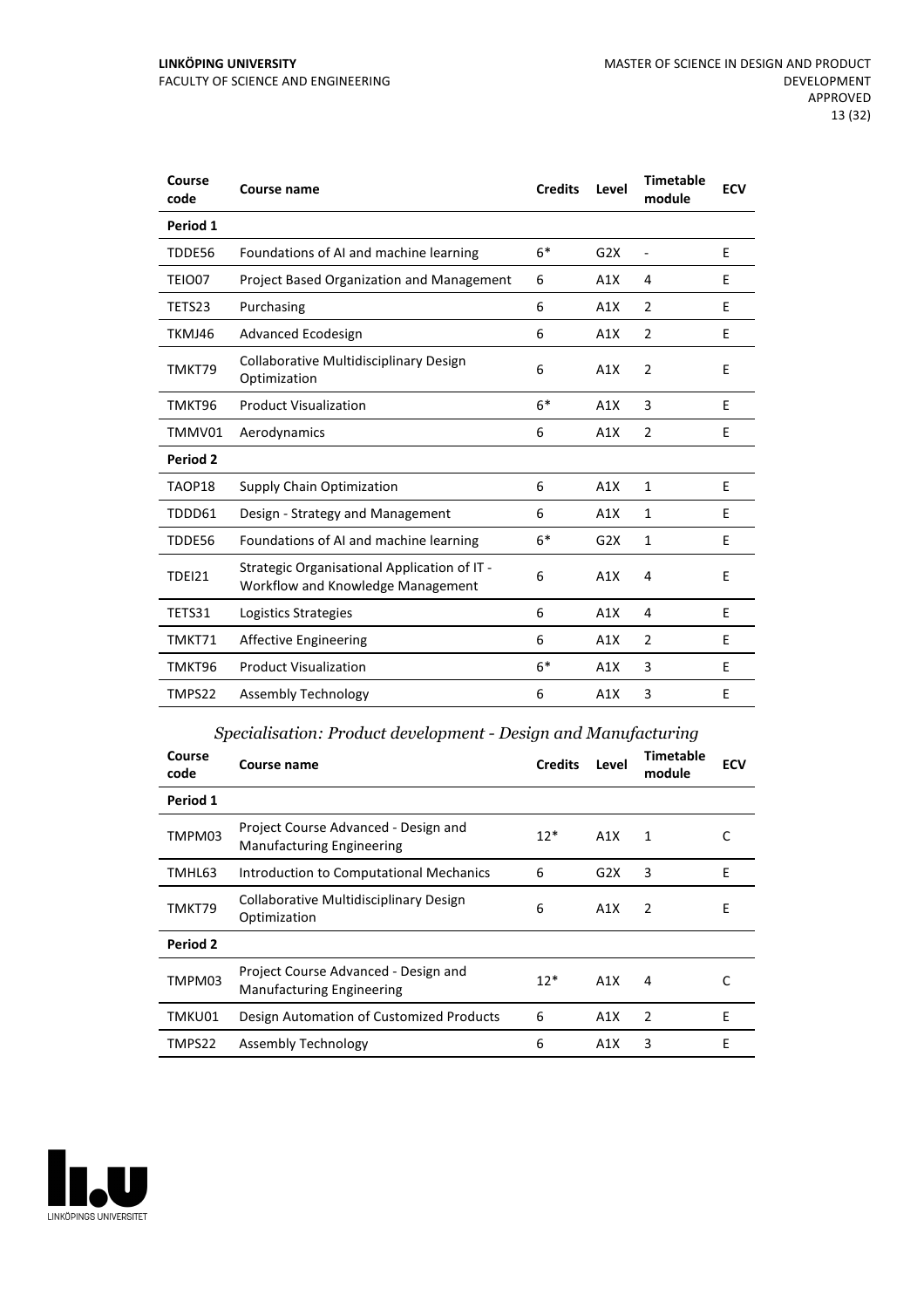| Course<br>code | Course name                                  | <b>Credits</b> | Level | Timetable<br>module | <b>ECV</b> |
|----------------|----------------------------------------------|----------------|-------|---------------------|------------|
| Period 1       |                                              |                |       |                     |            |
| TMPP03         | Project Course Advanced - Design Engineering | $12*$          | A1X   | 1                   | C          |
| TKMJ46         | Advanced Ecodesign                           | 6              | A1X   | $\overline{2}$      | E          |
| TMKT96         | <b>Product Visualization</b>                 | $6*$           | A1X   | 3                   | E          |
| Period 2       |                                              |                |       |                     |            |
| TMPP03         | Project Course Advanced - Design Engineering | $12*$          | A1X   |                     | C          |
| TDDD61         | Design - Strategy and Management             | 6              | A1X   | 1                   | Е          |
| TMKT71         | Affective Engineering                        | 6              | A1X   | $\overline{2}$      | E          |
| TMKT96         | <b>Product Visualization</b>                 | 6*             | A1X   | 3                   | E          |

#### *Specialisation: Product Development - Design Engineering*

#### *Specialisation: Product Development - Management*

| Course<br>code | Course name                                 | <b>Credits</b> | Level            | Timetable<br>module | <b>ECV</b> |
|----------------|---------------------------------------------|----------------|------------------|---------------------|------------|
| Period 1       |                                             |                |                  |                     |            |
| TEIM04         | Industrial Market and Technology Strategies | $12*$          | A1X              | $\overline{2}$      | C/E        |
| TMPI02         | Project Course Advanced - Management        | $12*$          | A1X              | 3                   | C/E        |
| TEIO07         | Project Based Organization and Management   | 6              | A1X              | 4                   | E          |
| Period 2       |                                             |                |                  |                     |            |
| TEIM04         | Industrial Market and Technology Strategies | $12*$          | A1X              | $\mathcal{P}$       | C/E        |
| TMPI02         | Project Course Advanced - Management        | $12*$          | A1X              |                     | C/E        |
| <b>TDEI19</b>  | <b>Management Control</b>                   | 6              | A <sub>1</sub> X | $\mathcal{P}$       | E          |

## **Semester 10 (Spring 2023)**

#### *Preliminary courses*

| Course<br>code | Course name                      | <b>Credits</b> | Level | Timetable<br>module      | <b>ECV</b> |
|----------------|----------------------------------|----------------|-------|--------------------------|------------|
| Period 1       |                                  |                |       |                          |            |
| TQXX33         | Degree project - Master's Thesis | $30*$          | A1X   | $\blacksquare$           |            |
| Period 2       |                                  |                |       |                          |            |
| TQXX33         | Degree project - Master's Thesis | $30*$          | A1X   | $\overline{\phantom{a}}$ |            |

ECV = Elective / Compulsory /Voluntary

\*The course is divided into several semesters and/or periods

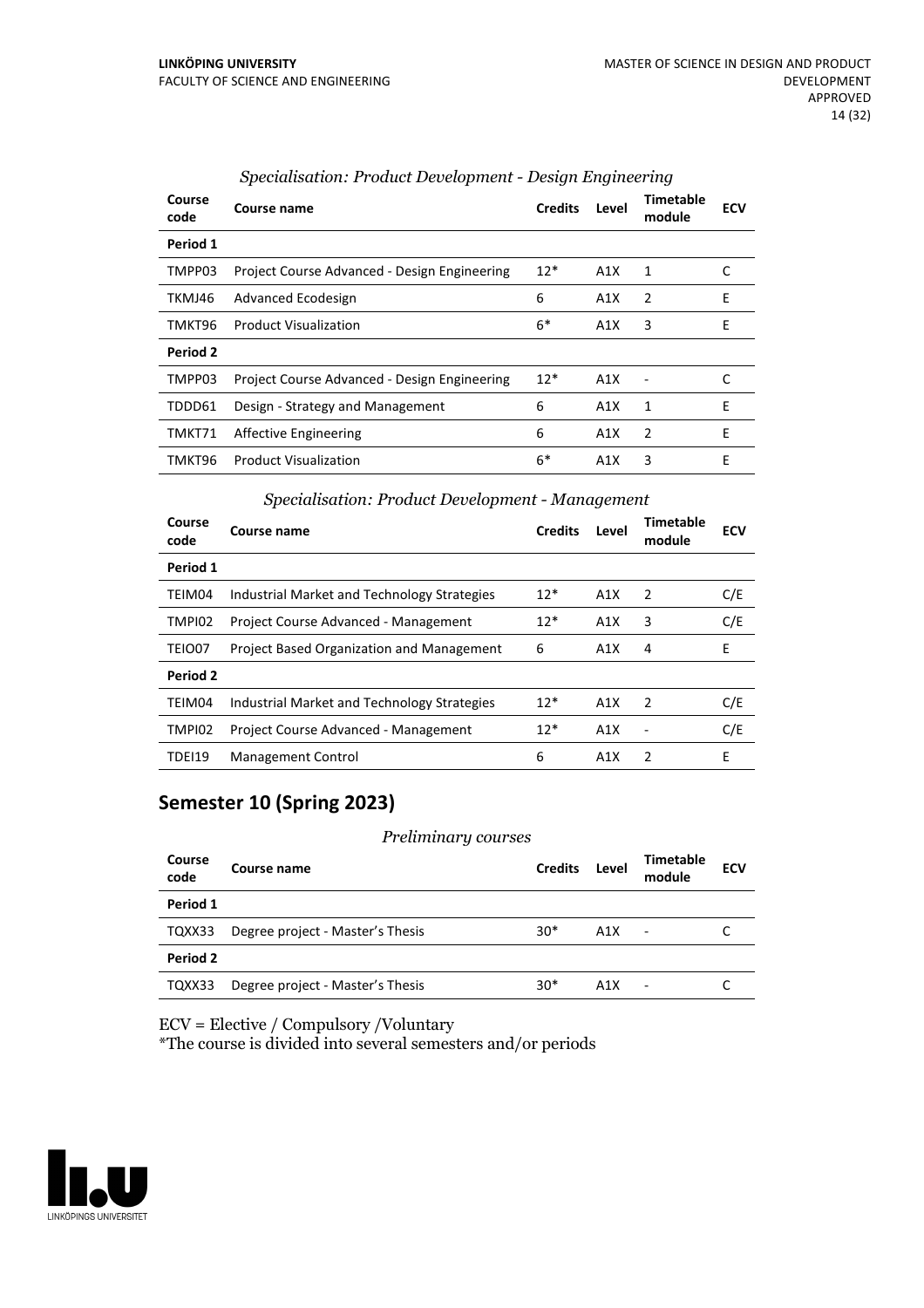## **Common rules**

## **Structure and organisation of study programmes**

The contents and design of the programmes are to be continuously revised such that new knowledge is integrated into courses and specialisations. Within one programme, several study specialisations or profiles may be available. The identities of the study specialisations or profiles and the regulations governing how these may be selected are given in the syllabus and curriculum for the particular field of study and programmes.

The structure and organisation of the programmes are to follow specified criteria that are summarised in the syllabus for each programme.

- 
- The syllabus defines the aims of the study programme.<br>• The curriculum, which constitutes one part of the syllabus for the field of study, gives details of the terms in which the various courses have been
- The course syllabus specifies, among other things, the aim and contents of the course, and the prior knowledge that a student must have in order to be able to benefit from the course.

## **Qualification requirements**

The qualification requirements specified in the Higher Education Ordinance 2007 apply to students admitted after 1 July 2007. A student who has completed components of a programme after 1 July 2007 has the right to be assessed with respect to the qualification requirements specified by the Higher Education Ordinance 2007. In addition, local regulations laid down by the faculty boards and university board apply, see

http://styrdokument.liu.se/Regelsamling/Innehall/Utbildning\_pa\_grund- \_och\_avancerad\_niva/Examina.

Higher Education Act Chapter 1, Section 8:

First-cycle courses and study programmes are to develop:

- the ability to make independent and critical assessments
- the ability to identify, formulate and solve problems autonomously, and
- $\bullet$  the preparedness to deal with changes in working life.

In addition to knowledge and skills in their field of study, students shall develop the ability to:

- gather and interpret information at a scholarly level
- stay abreast of the development of knowledge, and
- communicate their knowledge to others, including those who lack specialist knowledge in the field.

## **Qualifications within a study programme**

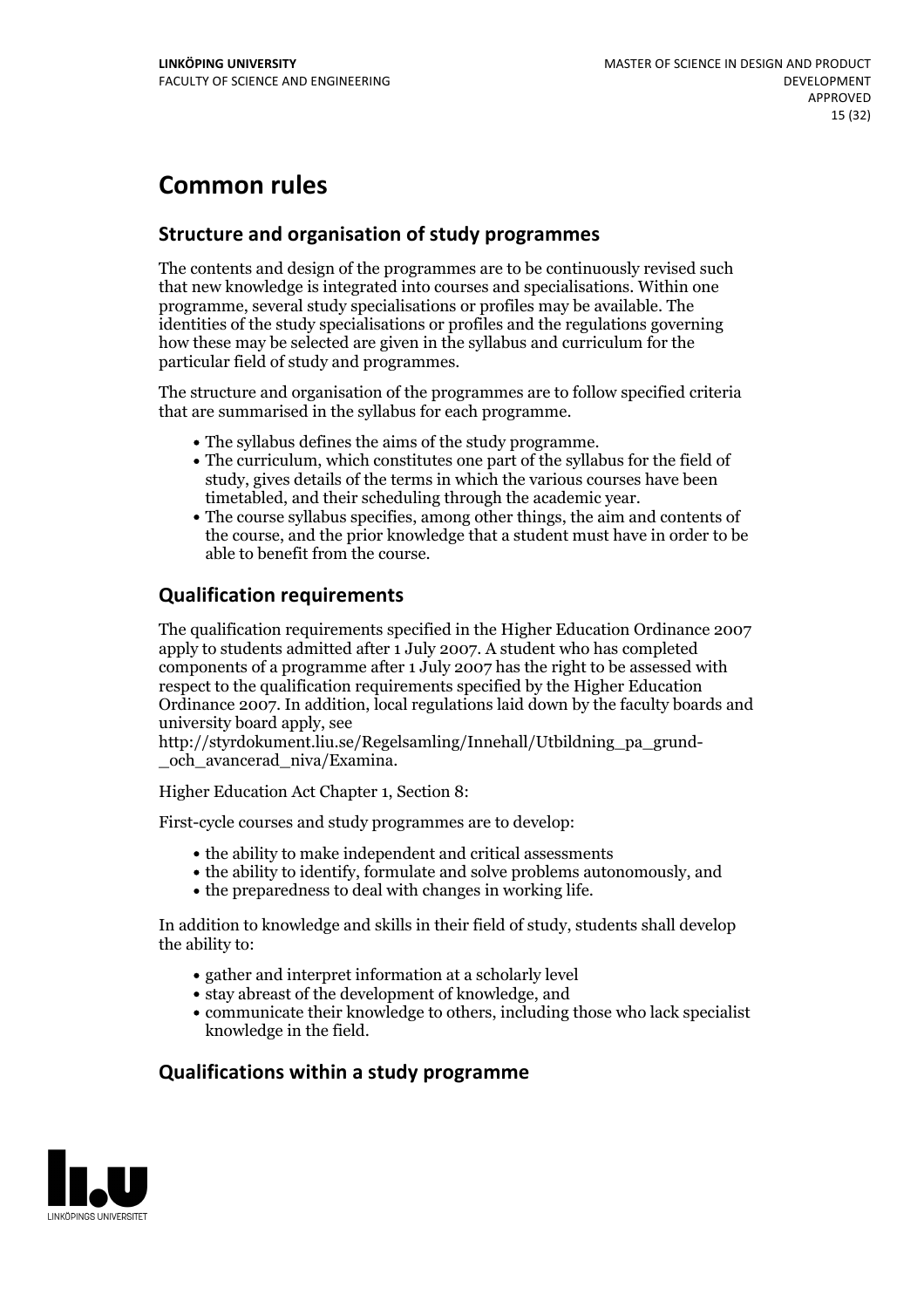Qualification requirements that are specific to a study programme are given in the syllabus for that programme.

### **Matriculation and postponement of matriculation**

A person who has been accepted for a study programme is to start their studies (matriculate) in the term that is specified in the decision about admission. The date and location of the compulsory matriculation procedure will be communicated to those admitted to the first term of the programme.

At any one admission occasion, it is possible to be admitted to only one place on a study programme. A student who has been granted a place on a study programme and who is offered and accepts a place on another study programme during a supplementary round of admission will lose the place offered for the first study programme.

Regulations concerning postponement of matriculation have been laid down in the admission regulations for Linköping University, http://styrdokument.liu.se/Regelsamling/VisaBeslut/622645.

A person who has been granted postponement must present to the admitting authority, before the term in which the studies are to be started and before the date of application, a renewed registration for the programme and a copy of the decision granting postponement.

### **Admission to a later part of a programme**

Admission to a part of a study programme is used here to refer to admission with the purpose of completing the programme and taking a degree. Admission to a later part of a programme may take place only if sufficient resources and space on the programme are available. Furthermore, the applicant must satisfy the entry requirements for the relevant term of the programme, as specified in http://styrdokument.liu.se/Regelsamling/Innehall/Utbildning\_pa\_grund- \_och\_avancerad\_niva/Tekniska\_fakulteten.

#### **Interruption in studies**

Notification of an interruption in studies is to be made through the Student Portal. If such <sup>a</sup> notification is not made and if the student does not register for the first term during which the interruption is to take place, the interruption will be considered to be a withdrawal. An interruption in studies must cover a complete term, and notification of interruptions can be given for a maximum of two consecutive terms. Notification of resumption of studies is to take place at the term registration for the term that follows the interruption. If the student does not register at the term registration, this will be regarded as withdrawal from studies.

A student who is taking an interruption in studies may during this period retake examinations if he or she has re-registered for the most recent study term of the programme. A student who wishes to take another course during the interruption in studies must apply for this separately. The student is responsible that

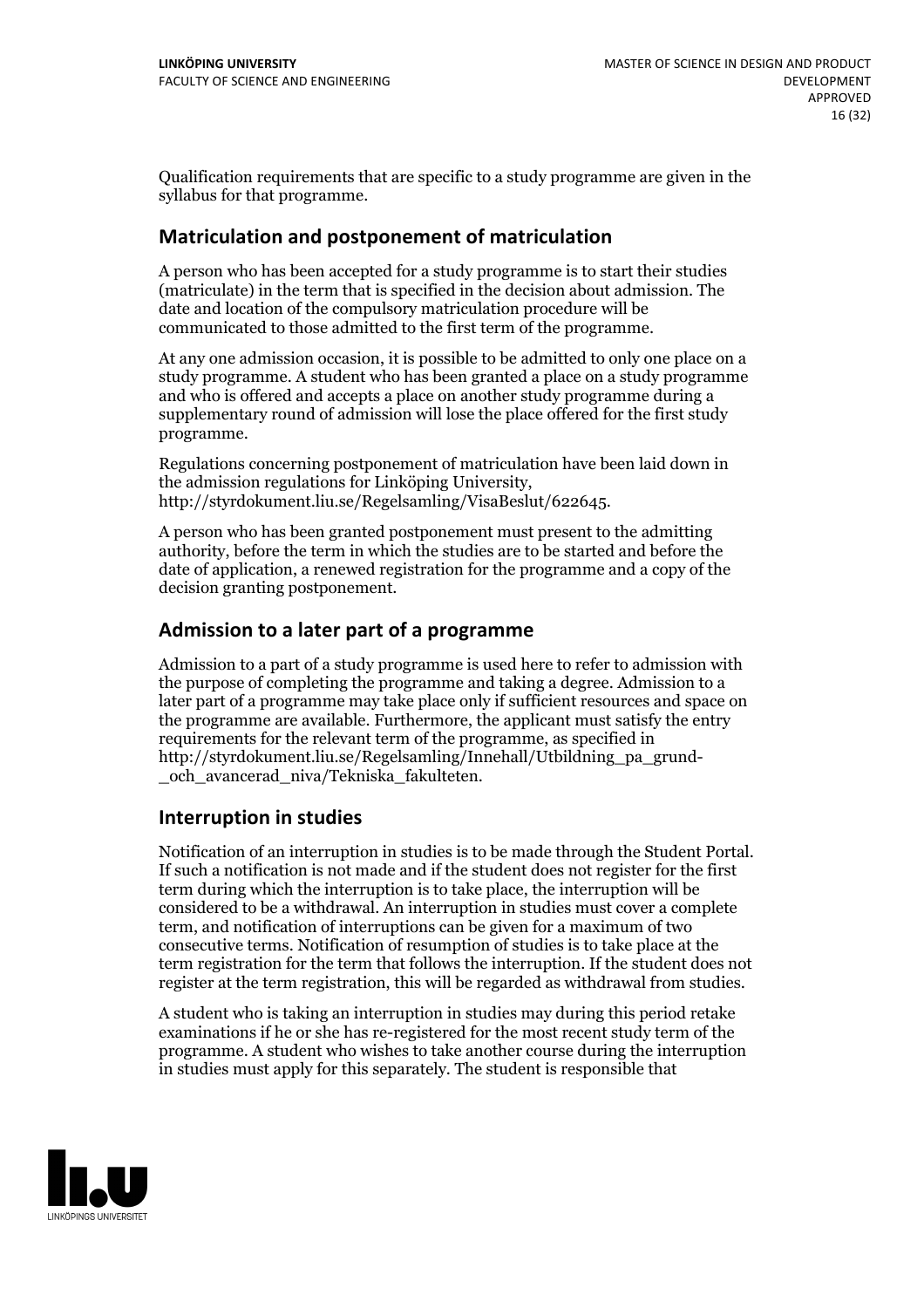registration for courses is carried outat the correct times in preparation for the resumption of studies.

## **Withdrawal from a study programme**

A student who wishes to withdraw from a study programme must notify the study guidance counsellor. A student who leaves the studies without giving notification of an interruption in study and who fails to register for the immediately subsequent term is considered to have withdrawn. A student who has withdrawn may return to the study programme if a vacancy is available that is not required for students returning after an interruption in study, and notrequired for students who are changing their location of study and/or study programme.

### **Courses within a study programme**

The curriculum for the various years of a study programme specify which courses are compulsory (o), elective (v) and voluntary (f). If a student wishes to study a different combination than the one specified in the curriculum, an application must be made to the board of studies.

#### **Voluntarycourses**

The course specified as voluntary (labelled with "f") in the programme syllabus are assessed solely as voluntary courses, and credits from these may not contribute to the requirements for a degree.

## **Courses from another study programme**

Courses that are elective courses in another study programme may be included as elective courses in a degree, if the board of studies so decides. If such a decision is not taken, such courses are regarded as voluntary courses.

When selecting a course from another programme, the admission requirements specified in the course syllabus must be satisfied.

Admission is granted to the extent that resources allow, provided that places are available on the course.

#### **Students taking a master's programme in engineering**

Students taking a master's programme in engineering can take courses given in Term 7 and later terms of the programme from all engineering master's programmes. Admission to courses at advanced level requires the possession of at least 150 credits within the programme to which the student has been admitted.

#### **Students taking a Bachelor of Science (Engineering)**

Student taking Bachelor of Science (Engineering) degrees may take courses specified in the programme syllabuses of all Bachelor of Science (Engineering) programmes.

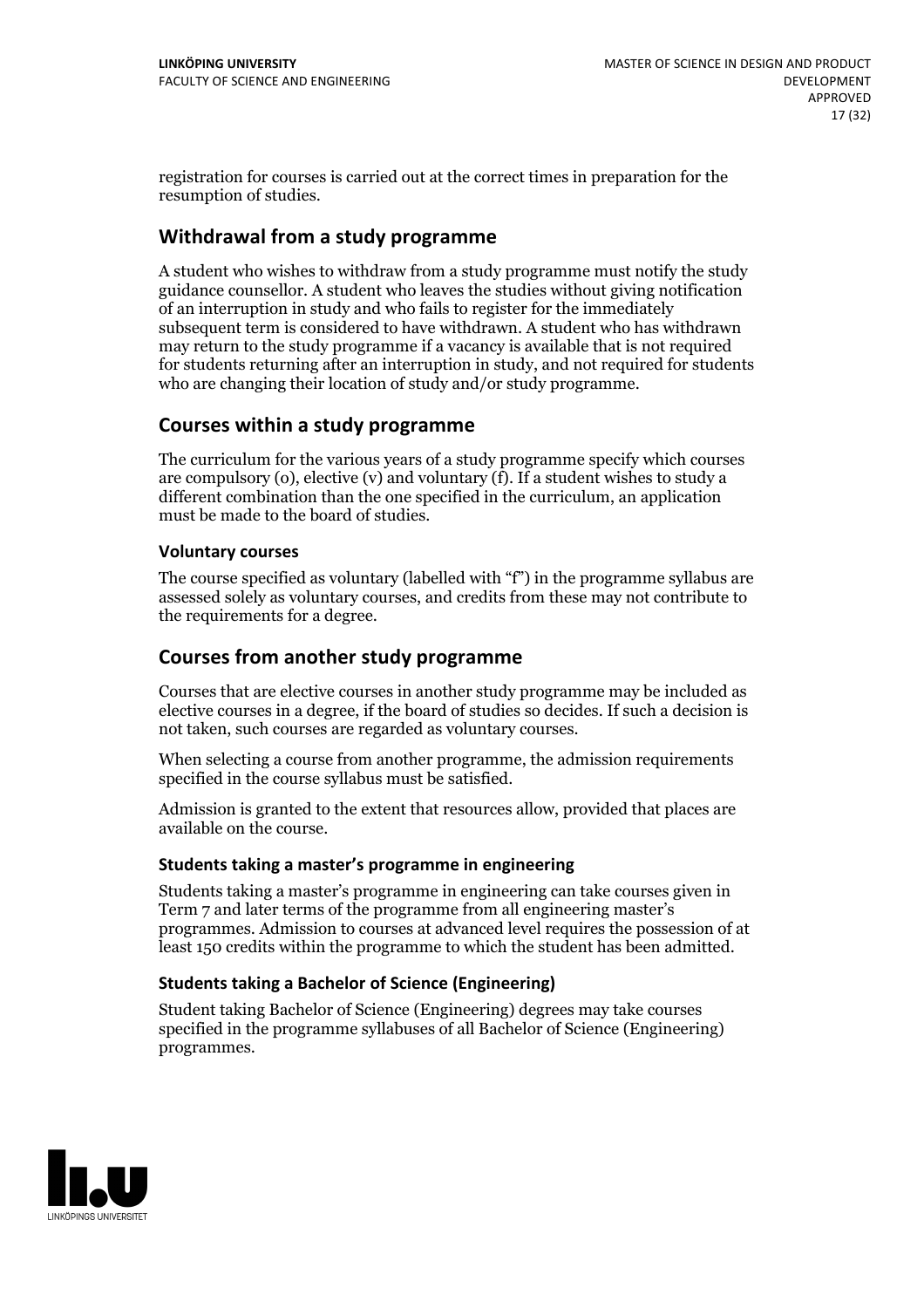#### **Students taking a Bachelor of Science**

Student taking Bachelor of Science degrees may take courses specified in the programme syllabuses of all Bachelor of Science programmes.

#### **Third-cycle courses**

The credits from third-cycle courses may be included as elective courses in a degree, if the board of studies so decides. If such a decision is not taken, such courses are regarded as voluntary courses.

#### **Students taking a master's programme in engineering**

It is possible for students taking master's programmes in engineering to take certain third-cycle courses. It is, however, required in this case that the student has achieved master's level (i.e. year 4 or 5 of the study programme). Information can be obtained from the relevant director of advanced studies.

#### **Students on Master's programmes**

It is possible for students taking master's programmes to take certain third-cycle courses. Information can be obtained from the relevant director of advanced studies.

#### **Registration for programme courses**

Registration for courses that are given as part of a study programme must be made during the specified period, which has been preliminarily set to 1-10 April for the autumn term, and 1-10 October for the spring term. Information about course registration is published on a webpage, sent to students by email, and disseminated at scheduled information meetings.

#### **Registration for programme courses as single-subject courses**

Admission to a programme course as a single-subject subject course may take place only if sufficient resources and space on the course are available. Furthermore, the applicant must satisfy the entry requirements for the relevant course.

In the event of a scarcity of resources, the board of LiTH can decide to limit the possibilities of taking courses that are part of a programme as freestanding courses.

#### **Timetabling**

Courses are timetabled after a decision has been made concerning the assignment of the course to a timetable module. A central timetable is not drawn up for courses with fewer than five participants. Most project courses do not have a central timetable.

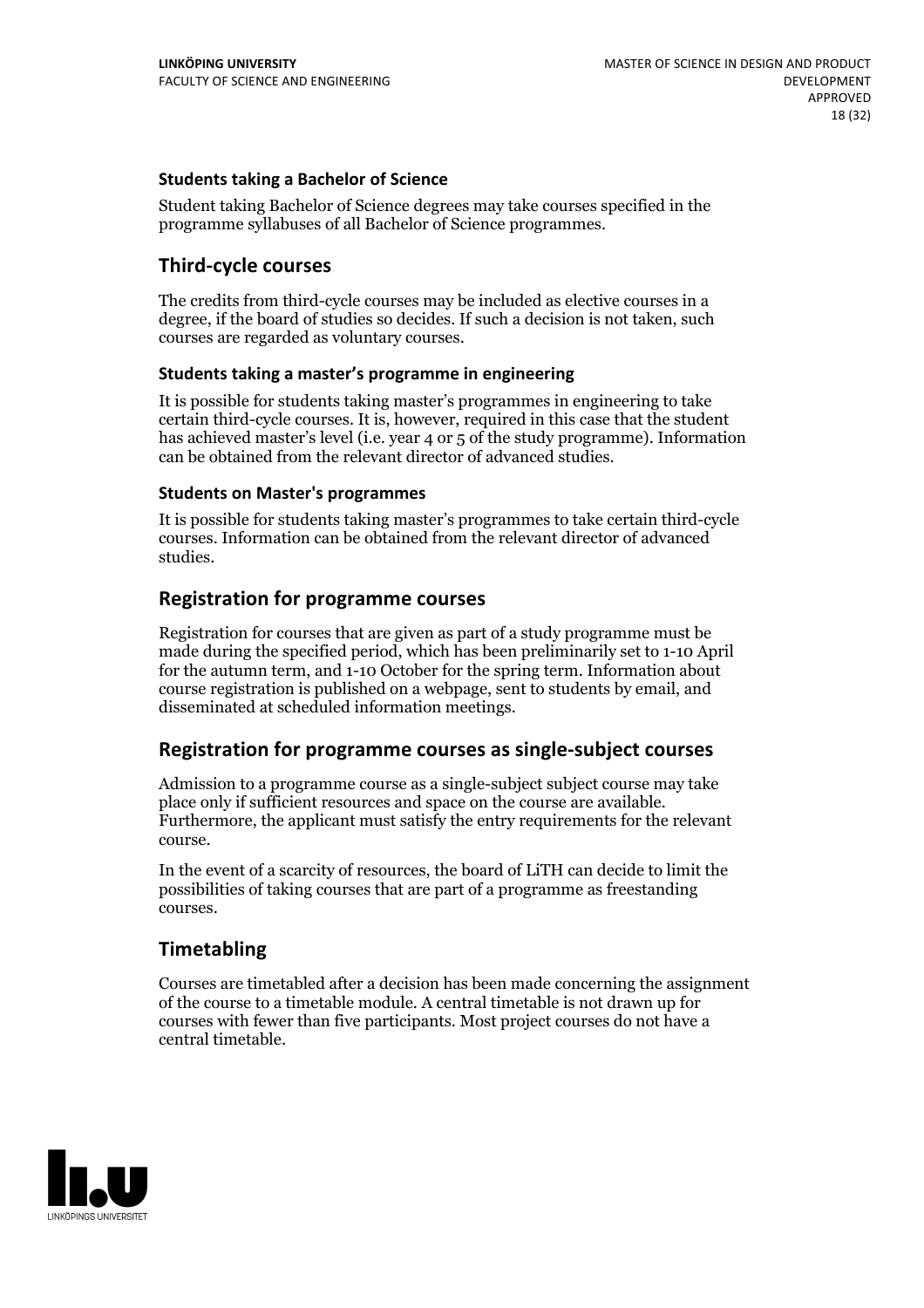## **Study planning**

Students who require support in planning their continued studies can contact the study guidance counsellor of the programme. Study planning involves the student and the study guidance counsellor together drawing up an individual plan for studies during the subsequent term. The individual plan may allow the student to deviate from the general curriculum.

Completed first-cycle courses are a precondition for successful studies at more advanced levels. For this reason, study planning is based on giving priority to courses from earlier years of study that have not been completed. If further capacity is available, new courses may be taken.

Study planning takes place on a regular basis if the student:

- does not satisfy the requirements for progression to later terms. In order for a student to be able to participate in courses from later years in such cases, a decision of exemption is required.<br>
• does not satisfy the requirements for starting a degree project.
- 

Other situations in which study planning may be required:

- A student has fallen behind during the early part of a study programme and has failed to complete several courses.<br>• A student has not satisfied the entry requirements for a degree project
- 
- before term 6 of an engineering degree.<br>
 A student has applied for admission to a later part of a programme.<br>
 Studies have been carried out abroad.<br>
 A study programme is to be resumed after an interruption.
- 
- 

In these cases the study guidance counsellor supports the student in planning the continued studies, also in situations in which the student can register for the relevant courses without the need for a special decision for the continued studies.

## **Part of education abroad**

Students can exchange study at LiTH for study at an institute of higher education abroad, and/or work on a degree project abroad.

In the event that study (courses) at LiTH are exchanged for study abroad, the relevant board of studies (faculty programme director) is responsible for a decision about an individual study plan, which is to be drawn up in advance, and about the final course approval and its inclusion in the qualification requirements. For this reason, students who plan to participate in an exchange should contact the faculty programme director (or equivalent) at the Dean's Office ofthe Institute of Technology.

Regulations for entry requirements, ranking and nomination for study abroad through LiTH's exchange agreements and for the compulsory study abroad period within Ii (Industrial Engineering and Management – International) and Yi (Applied Physics and Electrical Engineering – International) can be found at:

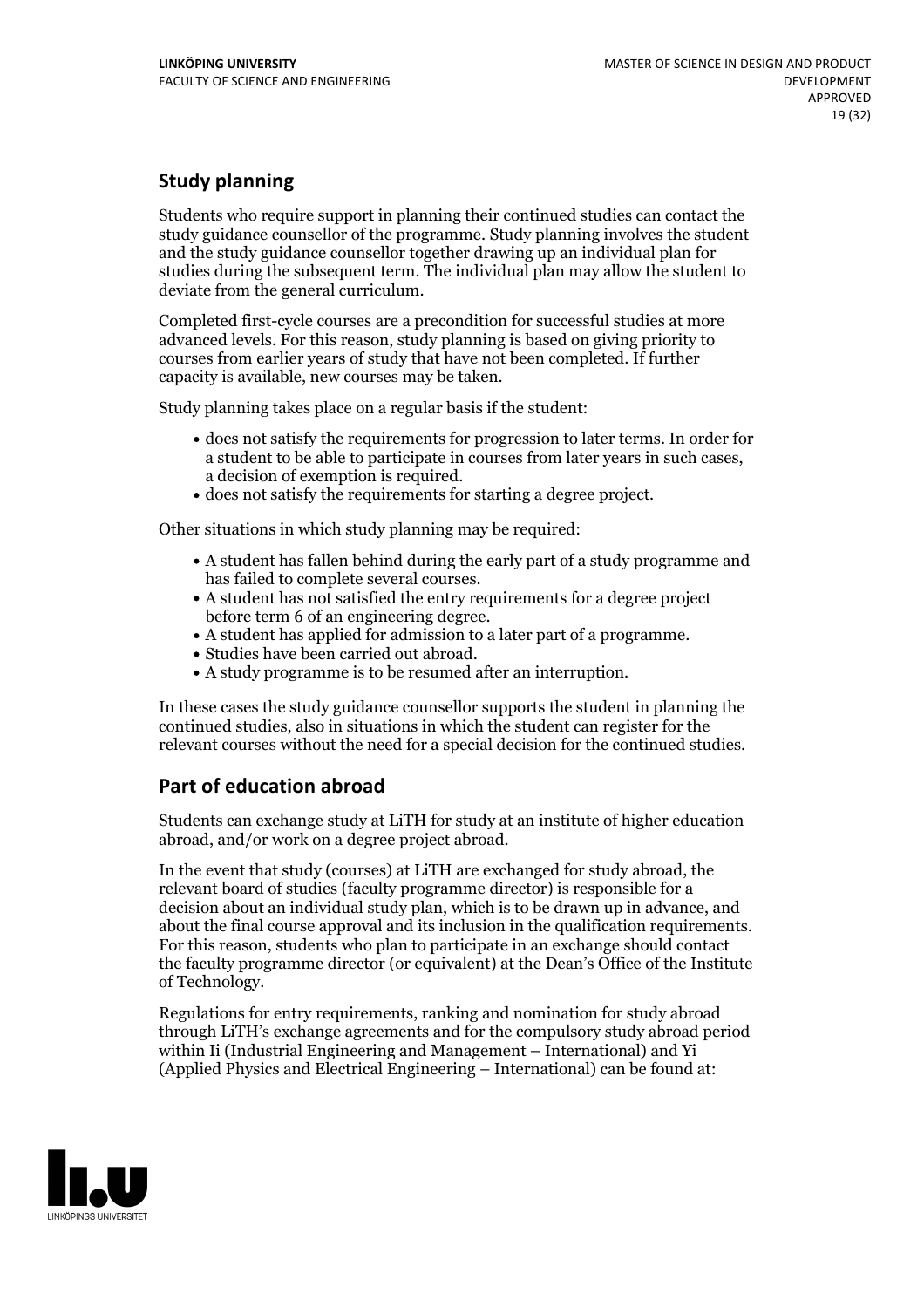http://styrdokument.liu.se/Regelsamling/Innehall/Utbildning\_pa\_grund- \_och\_avancerad\_niva/Tekniska\_fakulteten.

### **Course syllabus**

A syllabus has been established for each course. The syllabus specifies the aim and contents of the course, and the prior knowledge that a student must have in order to be able to benefit from the course.

## **Timetabling**

Courses are timetabled after a decision has been made for this course concerning its assignment to a timetable module. A central timetable is not drawn up for courses with fewer than five participants. Most project courses do not have a central timetable.

### **Interrupting a course**

The vice-chancellor's decision concerning regulations for registration, deregistration and reporting results (Dnr LiU-2015-01241) states that interruptions in study are to be recorded in Ladok. Thus, all students who do not participate in a course for which they have registered must record the interruption, such that the registration on the course can be removed. Deregistration from <sup>a</sup> course is carried outusing <sup>a</sup> web-based form: www.lith.liu.se/for-studenter/kurskomplettering?l=sv.

#### **Cancelled courses**

Courses with few participants (fewer than 10) may be cancelled or organised in a manner that differs from that stated in the course syllabus. The board of studies is to deliberate and decide whether a course is to be cancelled orchanged from the course syllabus.

## **Regulations relatingto examinations and examiners**

Details are given in a decision in the university's rule book: http://styrdokument.liu.se/Regelsamling/VisaBeslut/622678.

## **Forms of examination**

#### **Examination**

Written and oral examinations are held at least three times a year: once immediately after the end of the course, once in August, and once (usually) in one of the re-examination periods. Examinations held at other times are to follow a decision of the board of studies.

Principles for examination scheduling for courses that follow the study periods:

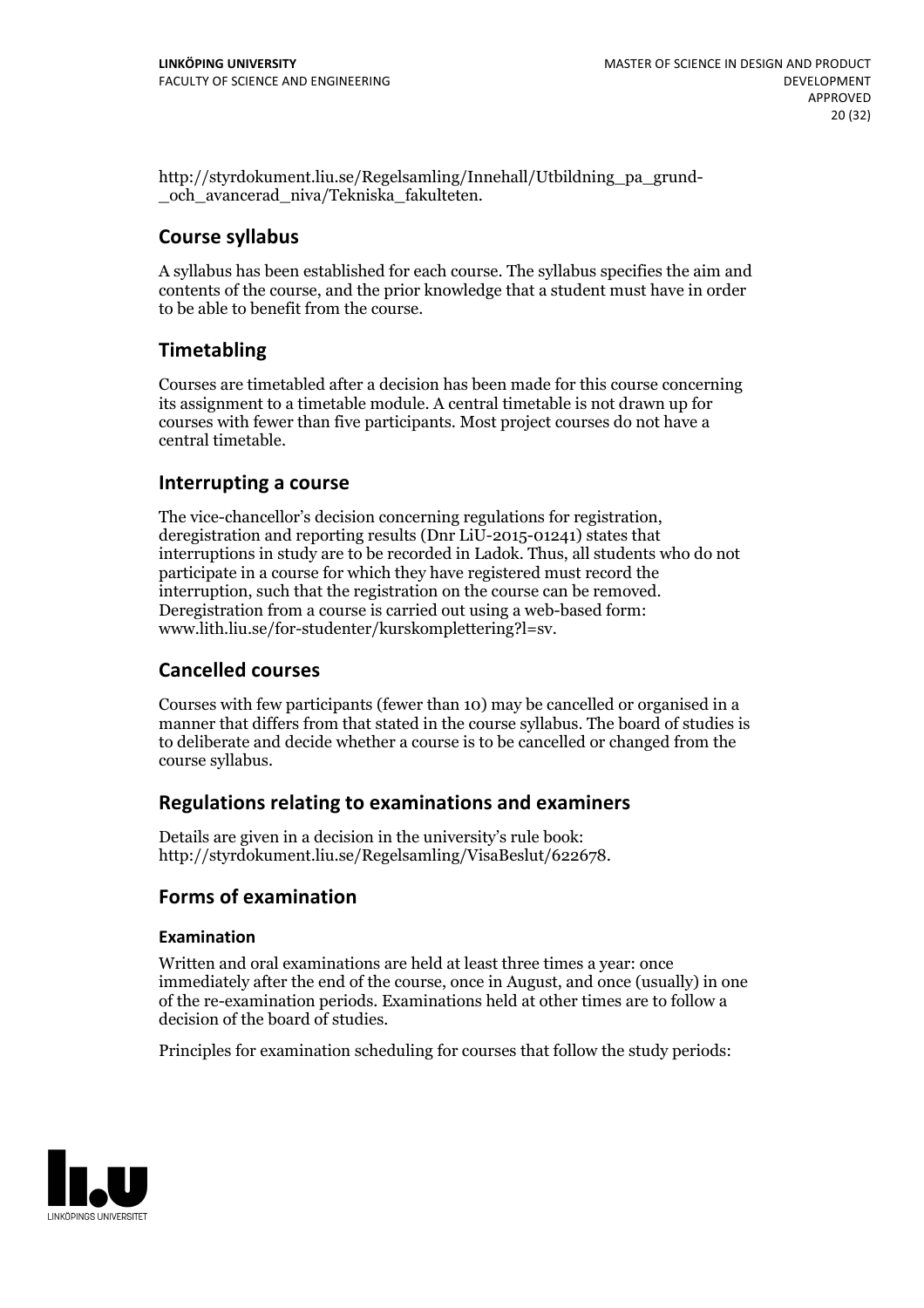- courses given in VT1 are examined for the first time in March, with re-examination in June and August
- courses given in VT2 are examined for the first time in May, with re-examination in August and October
- courses given in HT1 are examined for the first time in October, with re-examination in January and August
- courses given in HT2 are examined for the first time in January, with re-examination at Easter and in August.

The examination schedule is based on the structure of timetable modules, but there may be deviations from this, mainly in the case of courses that are studied and examined for several programmes and in lower grades (i.e. 1 and 2).

- Examinations for courses that the board of studies has decided are to be held in alternate years are held only three times during the year in which
- the course is given.<br>• Examinations for courses that are cancelled or rescheduled such that they are not given in one or several years are held three times during the year that immediately follows the course, with examination scheduling that corresponds to the scheduling that was in force before the course was cancelled or rescheduled.<br>• If teaching is no longer given for a course, three examination occurrences
- are held during the immediately subsequent year, while examinations are at the same time held for any replacement course that is given, or alternatively in association with other re-examination opportunities. Furthermore, an examination is held on one further occasion during the next subsequent
- year, unless the board of studies determines otherwise.<br>If a course is given during several periods of the year (for programmes, or on different occasions for different programmes) the board orboards of studies determine together the scheduling and frequency of re-examination occasions.

#### **Registration for examination**

In order to take an examination, a student must register in advance at the Student Portal during the registration period, which opens 30 days before the date of the examination and closes 10 days before it. Candidates are informed of the location of the examination by email, four days in advance. Students who have not registered for an examination run the risk of being refused admittance to the examination, if space is not available.

Symbols used in the examination registration system:

- \*\* denotes that the examination is being given for the penultimate time.
- \* denotes that the examination is being given for the last time.

#### **Code of conduct for students during examinations**

Details are given in a decision in the university's rule book: http://styrdokument.liu.se/Regelsamling/VisaBeslut/622682.

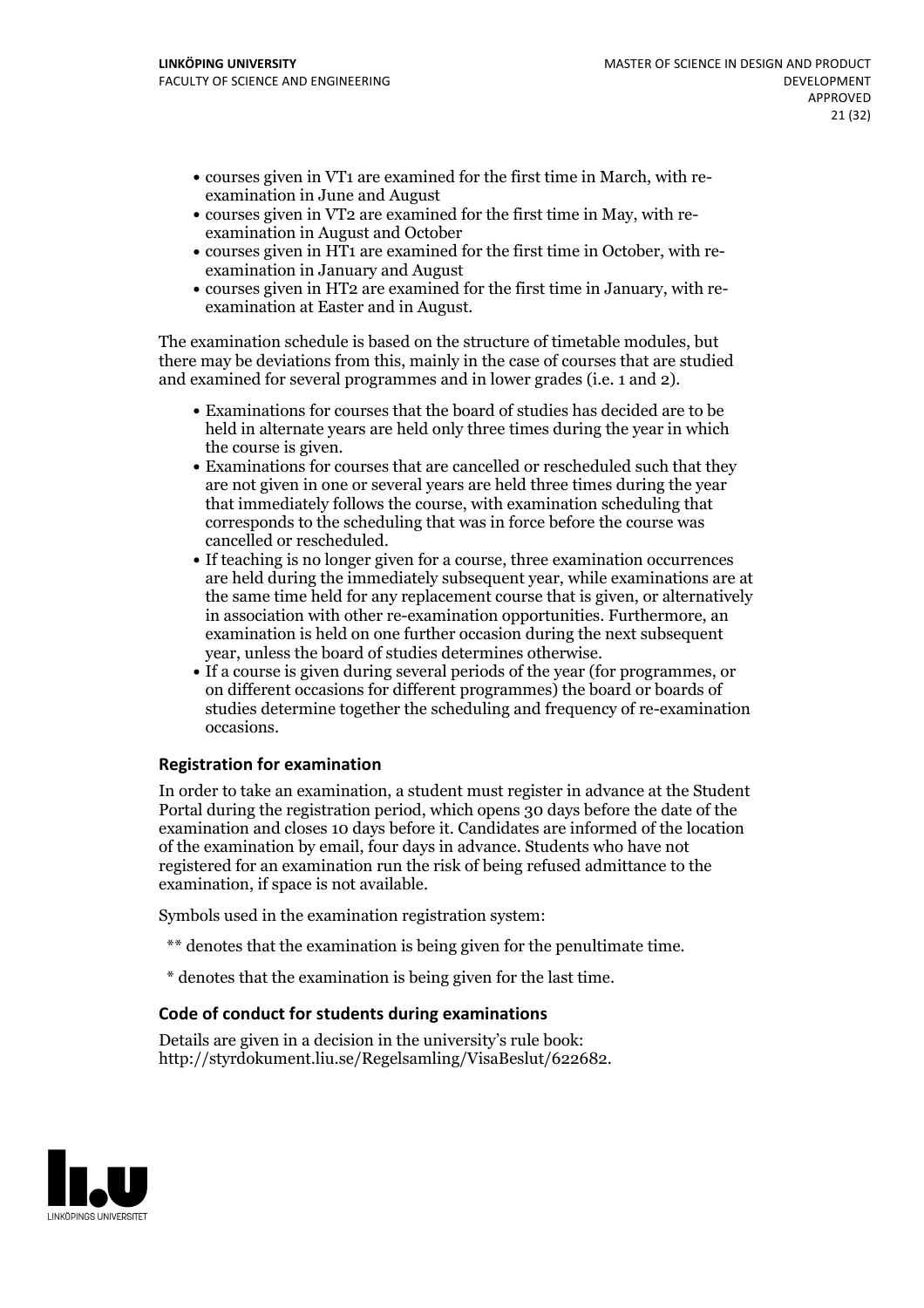#### **Retakes for higher grade**

Students at the Institute of Technology at LiU have the right to retake written examinations and computer-based examinations in an attempt to achieve a higher grade. This is valid for all examination components with code "TEN" and "DAT". The same right may not be exercised for other examination components, unless otherwise specified in the course syllabus.

#### **Retakes of other forms of examination**

Regulations concerning retakes of other forms of examination than written examinations and computer-based examinations are given in the LiU regulations for examinations and examiners, http://styrdokument.liu.se/Regelsamling/VisaBeslut/622678.

#### **Plagiarism**

For examinations that involve the writing of reports, in cases in which it can be assumed that the student has had access to other sources (such as during project work, writing essays, etc.), the material submitted must be prepared in accordance with principles for acceptable practice when referring to sources (references or quotations for which the source is specified) when the text, images, ideas, data, etc. of other people are used. It is also to be made clear whether the author has reused his or her own text, images, ideas, data, etc. from previous examinations.

A failure to specify such sources may be regarded as attempted deception during examination.

#### **Attempts to cheat**

In the event of <sup>a</sup> suspected attempt by <sup>a</sup> student to cheat during an examination, or when study performance is to be assessed as specified in Chapter <sup>10</sup> of the Higher Education Ordinance, the examiner is to report this to the disciplinary board of the university. Possible consequences for the student are suspension from study and a formal warning. More information is available at https://www.student.liu.se/studenttjanster/lagar-regler-rattigheter?l=sv.

#### **Grades**

The grades that are preferably to be used are Fail (U), Pass (3), Pass not without distinction  $(4)$  and Pass with distinction  $(5)$ . Courses under the auspices of the faculty board of the Faculty of Science and Engineering (Institute of Technology) are to be given special attention in this regard.

- 1. Grades U, 3, 4, 5 are to be awarded for courses that have written
- examinations. 2. Grades Fail (U) and Pass (G) may be awarded for courses with <sup>a</sup> large degree of practical components such as laboratory work, project work and group work.

#### **Examination components**

1. Grades U, 3, 4, 5 are to be awarded for written examinations (TEN).

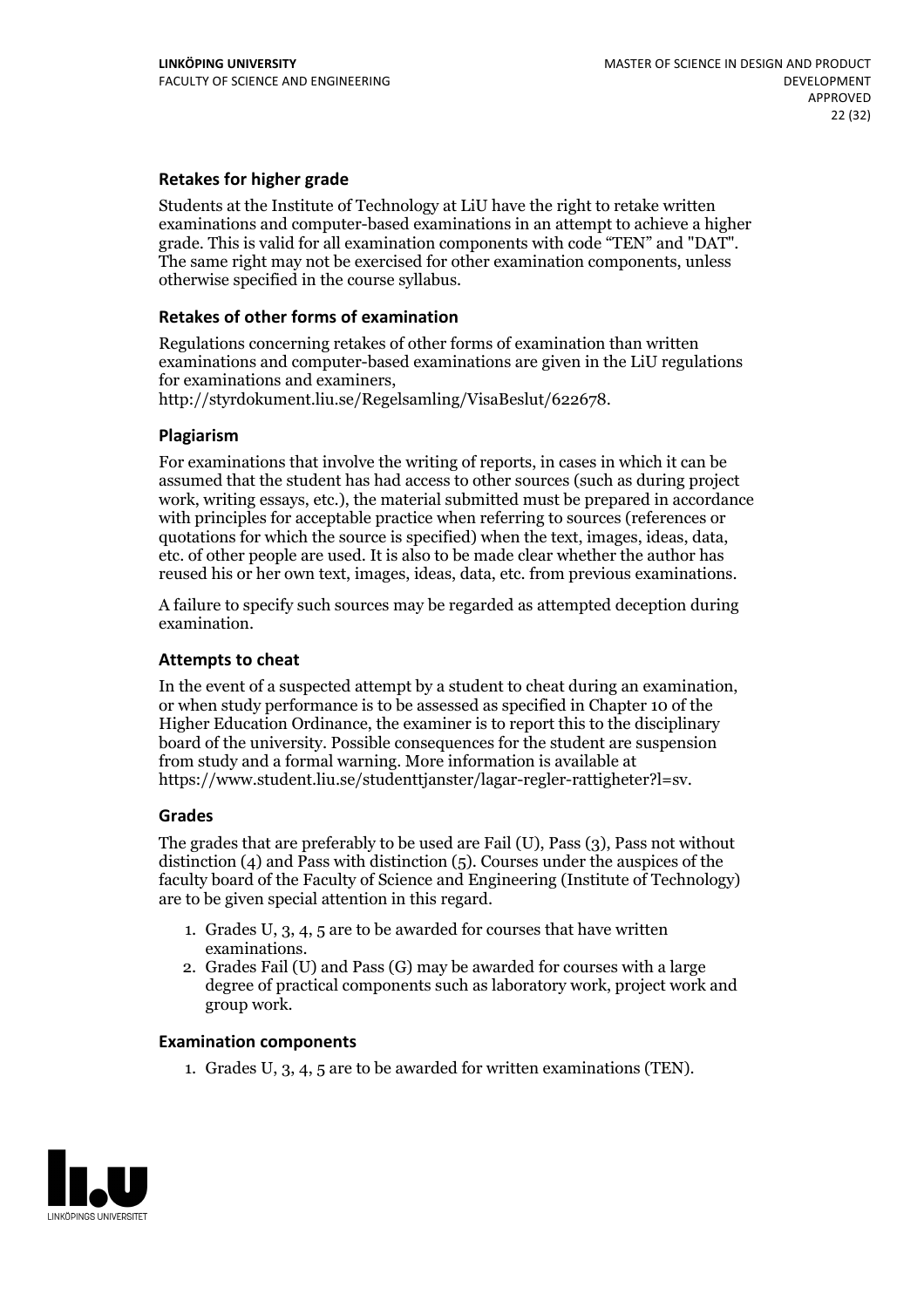- 2. Grades Fail (U) and Pass (G) are to be used for undergraduate projects and other independent work. 3. Examination components for which the grades Fail (U) and Pass (G) may be
- awarded are laboratory work (LAB), project work (PRA), preparatory written examination (KTR), oral examination (MUN), computer-based examination (DAT), home assignment (HEM), and assignment (UPG). 4. Students receive grades either Fail (U) or Pass (G) for other examination
- components in which the examination criteria are satisfied principally through active attendance such as other examination (ANN), tutorial group (BAS) or examination item (MOM).

The examination results for a student are reported at the relevant department.

## **Regulations (applyto LiU in its entirety)**

The university is a government agency whose operations are regulated by legislation and ordinances, which include the Higher Education Act and the Higher Education Ordinance. In addition to legislation and ordinances, operations are subject to several policy documents. The Linköping University rule book collects currently valid decisions of a regulatory nature taken by the university board, the vice-chancellor and faculty/department boards.

LiU's rule book for education at first-cycle and second-cycle levels is available at http://styrdokument.liu.se/Regelsamling/Innehall/Utbildning\_pa\_grund- \_och\_avancerad\_niva.

## **Degree project for Master's Degree in Engineering 300 credits, Master** of Science (Two years), Master of Philosophy (Two years), **Master** of Science (One year), and master's degrees without **prefix**

General provisions for the degree project are given here. A specific board of studies may have supplementary regulations that are specific for a study programme. These are specified, where relevant, in the syllabus for the field of education and/or the degree project. Information and links to course syllabuses, registration, reflection documents, etc. can be found at www.lith.liu.se/examensarbete/examensarbete?l=sv.

#### **General provisions**

To be awarded a Master's Degree in Engineering 300 credits, Master of Science (Two years), Master of Philosophy (Two years), Master of Science (One year), or master's degree without prefix a student must carry out an approved degree project. The components of the degree project are described in the relevant course syllabus.

#### **Aim**

The aim of the degree project is described in the relevant course syllabus,

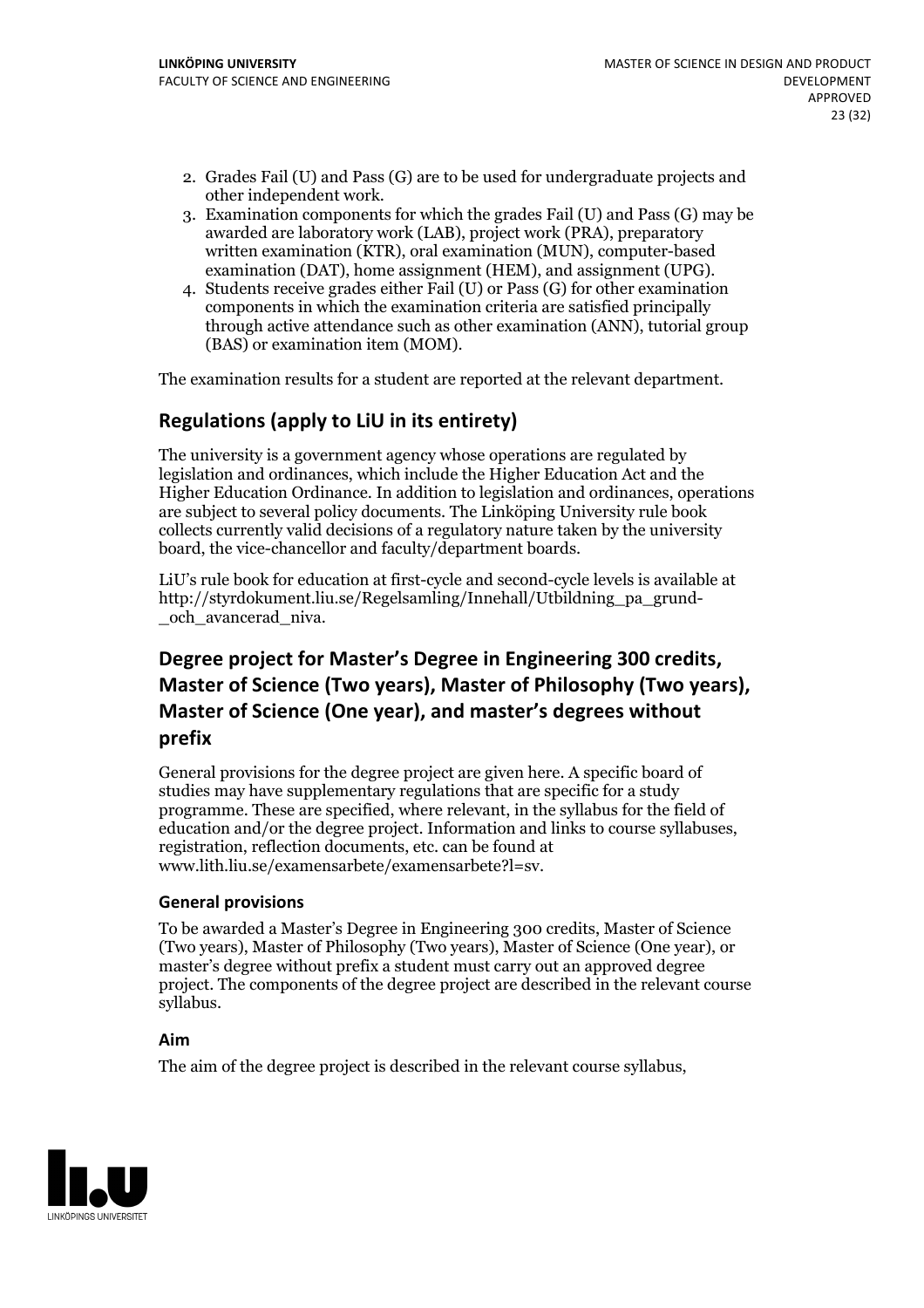www.lith.liu.se/examensarbete/examensarbete?l=sv. Links to respective course syllabus can be found under the heading "Utbildningarna" (Civilingenjörsutbildning (i.e. Master of Science in Engineering) or Masterutbildning (i.e. Master of Science)).

#### **Extent**

Requirements for the extent of the degree project for each type of degree are given in the syllabus of the study programme.

#### **Locations for a degree project**

The work is carried out in the form of:

- an internal degree project located at one of the participating departments at LiU
- an external degree project located at a company, government agency, or other organisation in Sweden or abroad, that an examiner has assessed is able to manage a degree project that satisfies the requirements, or
- a degree project within an exchange agreement in association with study abroad, whereby all study results are to be credited to the student by the relevant board of studies.

The main subject areas that are permitted within each study programme are described in the programme syllabus. Any individual subjects that may be relevant to the main subject area are to be determined by the relevant board of studies.

The examiner for a degree project within a certain subject area are determined by the board of studies that is responsible for general degrees within the main subject area. An up-to-date list is given

at http://www.lith.liu.se/examensarbete/examensarbete?l=sv.

#### **Degree projects within agreements relatingto study abroad**

During study abroad that takes place within the framework of an agreement, the provisions of the host institute relating to degree projects are applied. The student is to consult the board of studies and together ensure that the proposed degree project is carried out in a main subject area that is permitted within the study programme. Approved main subject areas for degree projects are specified in the syllabus for the relevant programme.

A certificate confirming that the degree project has been approved and a copy of the degree project thesis (in PDF format) are to be submitted to the relevant board of studies.

#### **Selection of degree project**

A degree project is to be selected in consultation with an examiner, who is also responsible that the specialisation, extent and level of the project satisfy the requirements specified in the course syllabus.

In cases in which issues relating to work-related copyright, patenting or remuneration may arise, provisions governing these should be established in

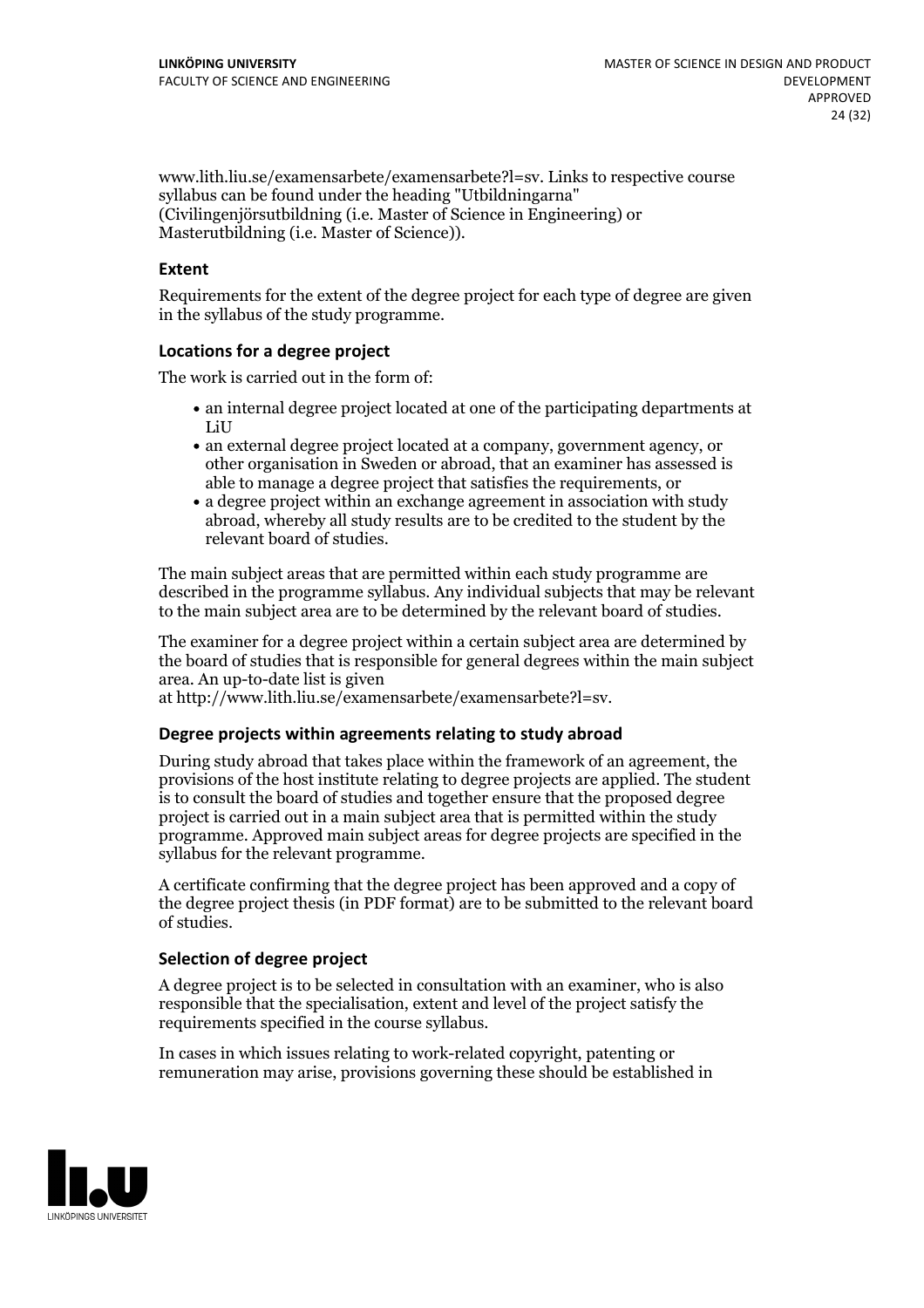advance. A student working on a degree project may sign a confidentiality agreement in order to obtain access to confidential information necessary for the degree project. The supervisor and examiner, however, determine whether they are prepared to sign a confidentiality agreement, and thus the confidential information must not normally be of such nature that it is necessary to supervise or grade the work. The complete degree project thesis is to be published during the grading procedure, unless special circumstances prevent this. If any part of the thesis should not be published, this must be approved in advance by the examiner and the relevant head of department. Note that final decisions relating to confidentiality are taken by an administrative court.

#### **Commencement of a degree project**

Requirements that must be satisfied before a degree project can be started are given in the currently valid course syllabus, which can be obtained at www.lith.liu.se/examensarbete/examensarbete?l=sv.

Notification of <sup>a</sup> degree project is to be carried outwhen the degree project starts, at www.lith.liu.se/for-studenter/anmalan-till-exjobb?l=sv. Registration of the degree project is to take place before work commences, after the student has registered for the term.

Before the start of the degree project, the examiner is to ensure that the student satisfies the conditions for commencement of the degree project within the relevant main subject area. Support in this can be obtained from the study guidance counsellor, who checks the general requirements for starting the degree project.

The student is also to notify the relevant department of the start of the degree project.

#### **Degree projects in collaboration with another student**

In cases in which two students carry out a degree project together, the contribution of each student is to be specified. The extent of the work is to correspond to the extent of two individual projects. The examiner is to ensure that each student has contributed in a satisfactory manner to the work, and that each student satisfies the requirements for achieving a Pass grade for the degree project.

Degree projects carried out in collaboration between more than two students are not permitted.

#### **Examiners**

The examiner is to be employed at LiU as professor, associate professor, senior lecturer, research fellow, lecturer, research assistant, or postdoc (including guest and adjunct teachers), or is to have been appointed docent at LiU. He or she must have the expertise required to examine the degree project within the relevant main subject area, and must be appointed by the board of studies. The examiner is to:

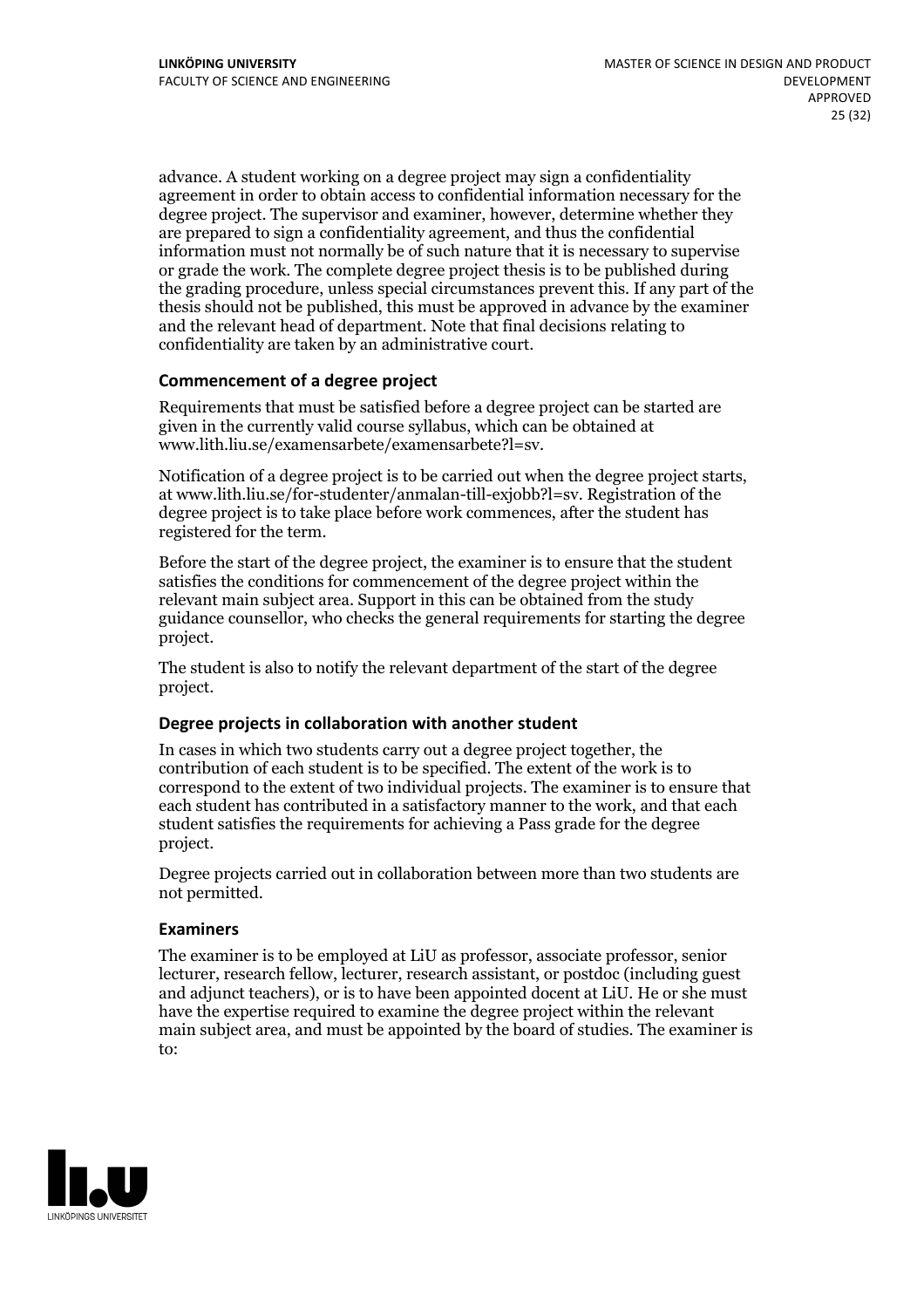- ensure before the start of the degree project that the student satisfies the conditions for commencement of the degree project within the relevant main subject area. The study guidance counsellor is to check whether the commencement criteria are satisfied and inform the examiner of this
- check whether special admission requirements (where relevant) are satisfied, for example that the student can demonstrate a certain degree of in-depth knowledge within the field relevant for the degree project
- determine the specialisation and principal work of the degree project, based on an assessment of whether the degree project will result in the learning outcomes of the course syllabus being satisfied
- pass/fail the planning report
- pass/fail the mid-way assessment
- be responsible that the supervisor or supervisors carry out their duties
- before the presentation, check that the student has registered for the degree project
- approve the work for presentation
- before the presentation, check that the proposed opponent satisfies the conditions for commencement of the degree project and has attended three thesis presentations
- pass/fail the presentation and the opposition to it
- approve a concluding reflection document
- ensure that a degree project that has been passed satisfies the learning outcomes of the course syllabus and other requirements, and award a grade to the degree project (either  $G = Pass$ , or  $U = Fail$ ).

#### **Supervisors**

A student working on a degree project is to have access to an internal supervisor at the department at which the degree project has been registered. The internal supervisor is to have a degree that corresponds at least to the level of the degree project to be supervised. The internal supervisor may, in exceptional circumstances, be the same individual as the examiner. A decision of whether to allow this in a particular case is to be made by the relevant board of studies before the degree project is started.

The supervisor is to ensure that the student obtains help with:

- expert support in general questions related to methods, specialist knowledge of the subject, and writing the thesis
- problem formulation, and setting the limits of the work
- scheduling and planning work, and selection of appropriate methods.

If the degree project is being carried out outside of LiTH, an external supervisor from the commissioner is to be appointed.

#### **Planning report**

During the first weeks of the degree project, the student is to draw up a planning report that contains:

 $\bullet$  a preliminary title of the degree project

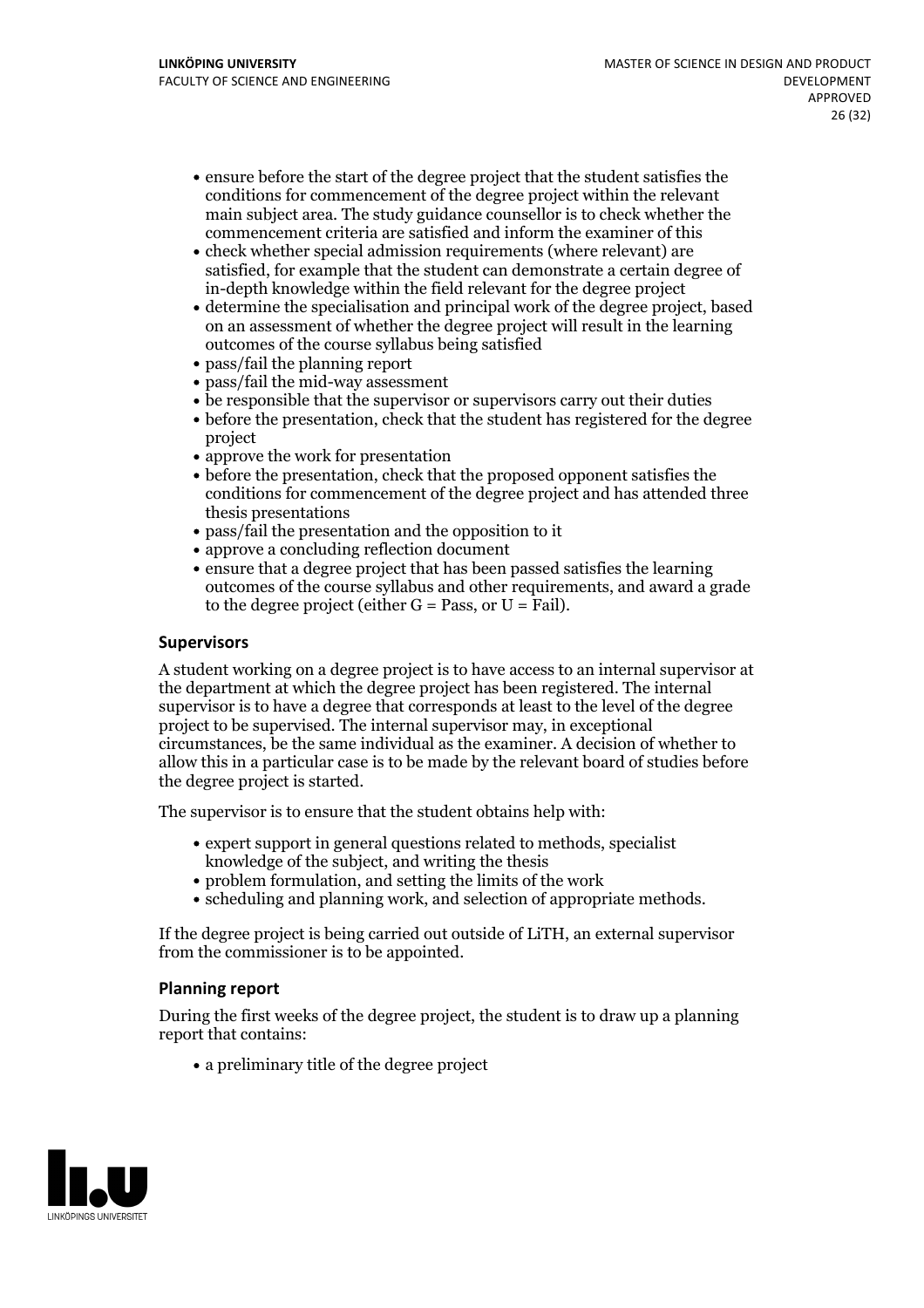- a preliminary statement of the research question, against the background of a literature search
- a preliminary description of the approach to be taken
- planned literature foundation
- a schedule for the execution of the degree project, including suggested dates for the mid-way assessment and presentation.

Formulation of the research question is to be bounded, realistic and viewed from a perspective of societal or commercial benefit. The term "societal" is to be understood here to include universities and university colleges.

#### **Mid-way assessment**

Approximately half-way through the degree project, the student is to describe to the examiner at a mid-way assessment how the work is progressing relative to the planning report. The supervisor should also participate. The form of the mid-way assessment may be anything from an oral presentation to a public seminar. The conclusion of the mid-way assessment may be one of three possibilities:

- 1. The work has been carried outessentially as planned, and can continue as planned. The mid-way assessment has been passed. 2. The work has been carried outwith certain deviations from the planning
- report. It is, however, believed that it will be possible to complete the work
- approach and/or schedule. The mid-way assessment has been passed.<br>3. The work has deviated from the planning report in a significant manner, and there is a risk that a Pass grade cannot be given. The mid-way assessment has been failed. A new planning report must be drawn up and a new mid-way assessment carried out.

#### **Reporting**

Both oral and written reports of the degree project are to be made, in Swedish or English. For the international Master's programmes, both the oral and written examination should be made in English. The board of studies can allow the reporting to be carried out in another language than Swedish or English.

The oral presentation is to take place in public, unless there are special grounds that this should not be done. The written report is to be in the form of a professionally produced degree project thesis. The presentation and thesis are to follow the instructions given below.

#### **Presentation**

The oral presentation is to take place when the examiner considers that the work has been completed and is ready to be presented. The presentation is to take place at LiTH at a time when other students can attend. This means that the presentation can take place on a date that the student has agreed with the examiner, normally between the re-examination period in August and midsummer, and after the student has attended three thesis presentations.

The oral presentation is to describe the background to the problem that has been

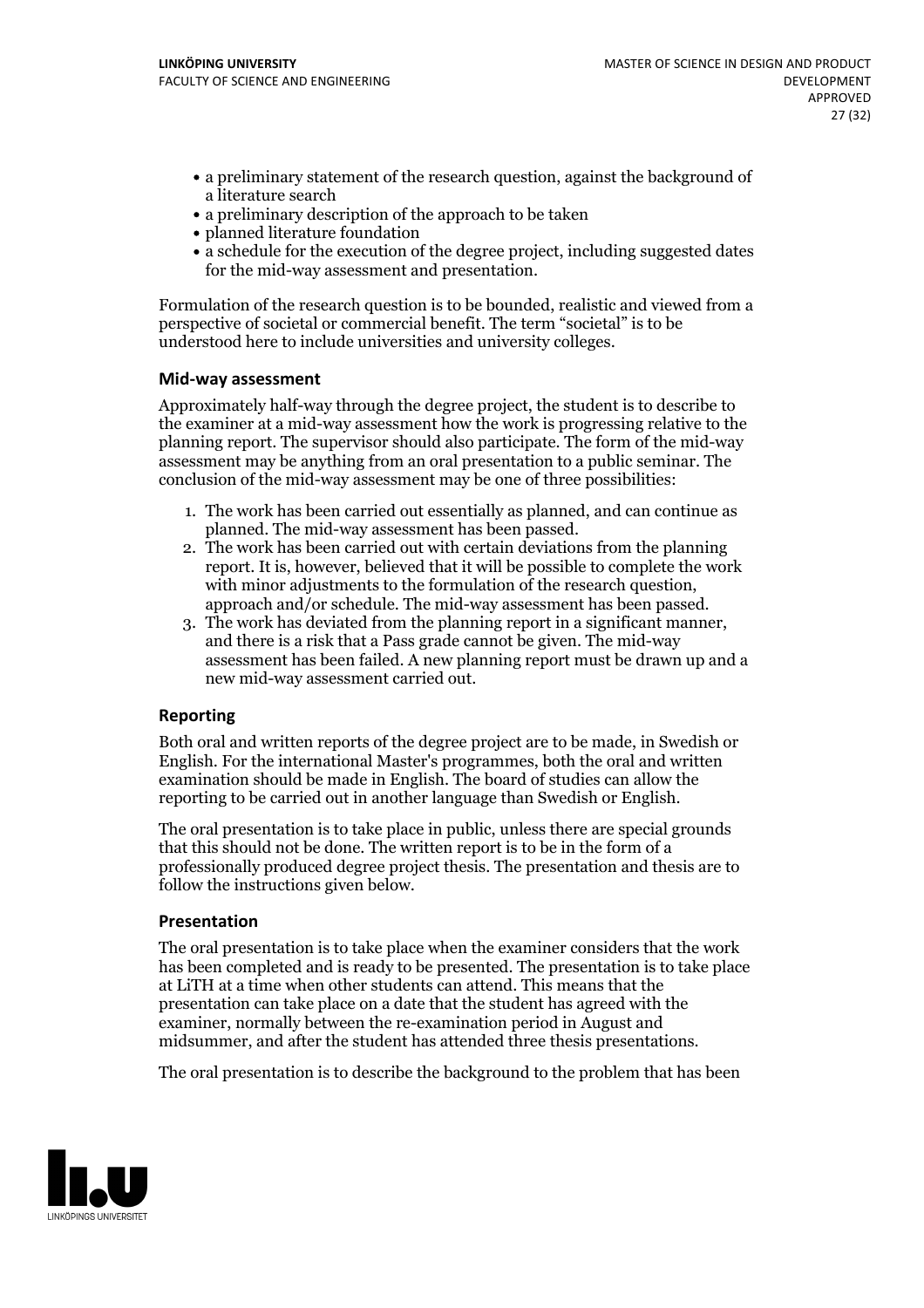studied, describe the methods used, and present the results and conclusions. The presentation is to be at a level suitable for everyone present, not just for specialists. After the oral presentation, the student is to counter any criticism that the opponent may raise, and allow other participants to pose questions. The presentation and the opposition are to be approved by the examiner. When any required adjustments of the thesis have been made, the reflection document has been approved, and the student has functioned as an opponent for another degree project, the degree project is reported as a passed course and the credits can be used to satisfy the requirements for a qualification.

#### **Degree project thesis**

The written degree project report is to be professionally written and comprehensive, and it is to demonstrate a scientific approach. The report must be prepared in accordance with principles for acceptable practice when referring to sources (references or quotations for which the source is specified) when the text, images, ideas, data, etc., of other people are used. It is also to be made clear whether the author has reused his or her own text, images, ideas, data, etc. from previous examinations, such asundergraduate work, project reports, etc. (This is sometimes known as"self-plagiarism".) A failure to specify such sources may be regarded as attempted deception during examination.

The contents are to be easy to understand, and the way in which material is presented is important. It must describe the background to the project and the formulation of the research question. The choice of approach is to be clearly explained, and the thesis should make clear the coupling between the results and the conclusions. Commonly accepted scientific methods are to be used for processing the results. The discussion is to be comprehensive, and demonstrate that the student masters analytical thought processes. The thesis is to demonstrate good mastery of the literature in the field, and include an abstract. Theses that are principally written in Swedish should contain a summary in English. A publication-ready manuscript and a reflection document covering the work undertaken are to be submitted to the examiner within 10 days after the oral presentation. The examiner may grant an exemption from this requirement. If final versions of the required documents are not submitted as stipulated, the examiner may determine that the presentation is to be rescheduled.

The Faculty of Science and Engineering (Institute of Technology) at Linköping University recommends that degree project theses be published.

#### **Opposition**

An oral opposition is to be carried out either before or after the student presents his or her thesis. The opponent must satisfy the same requirements for the number and level of credits gained as those of the student's degree project. The opponent must also have attended three thesis presentations as a member of the audience. Acting as an opponent during the thesis presentation of another student is subject to points-based assessment as described in the course syllabus.

The opponent is to:

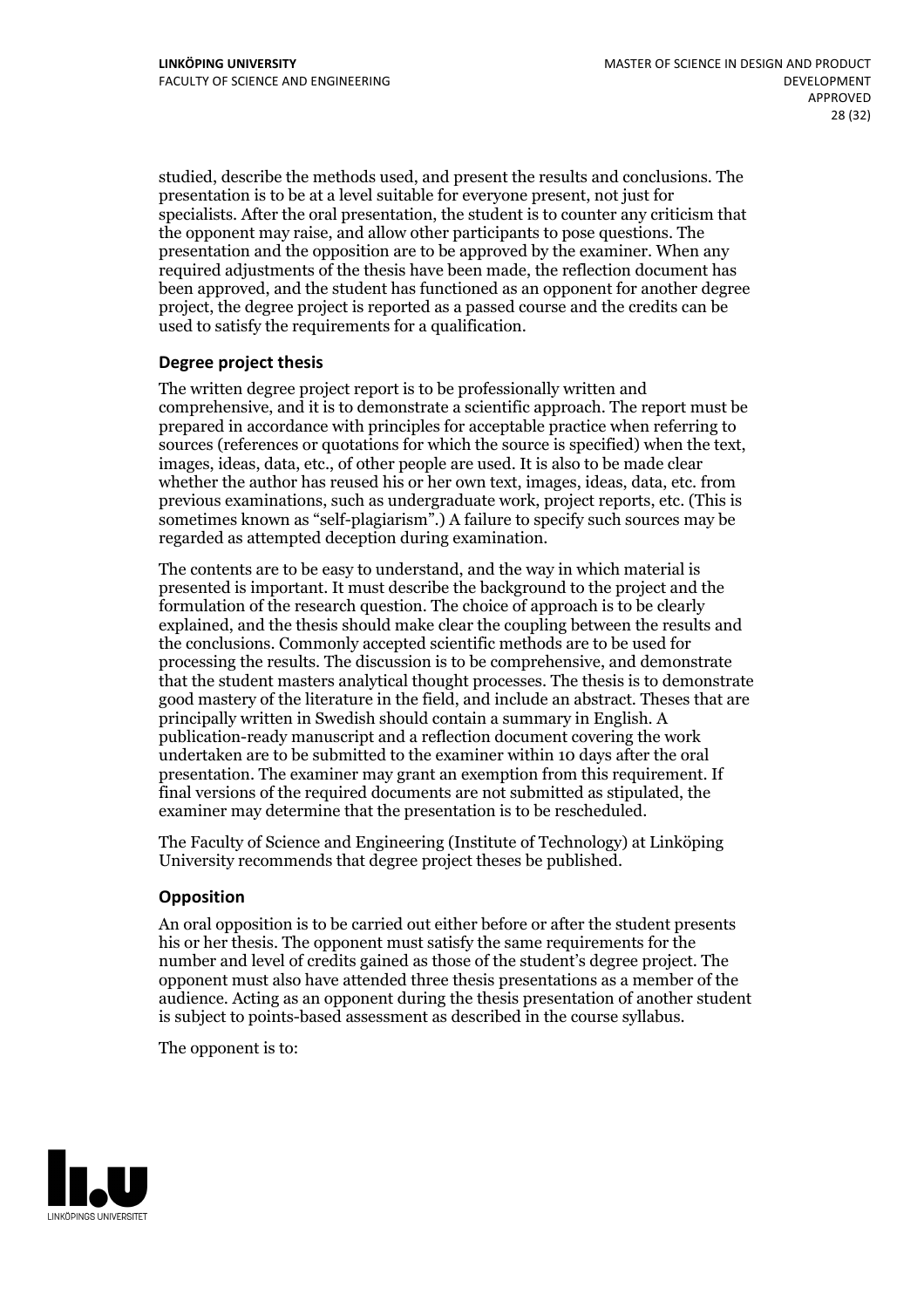- discuss and comment on the selection of methods, results and (where relevant) data processing, conclusions, possible alternative solutions and conclusions, and the management of literature
- comment on the general arrangement of the degree project thesis and related, formal aspects of style, and comment on the oral presentation technique
- illuminate the strengths and weaknesses of the thesis.

The duration of the opposition should be approximately the same as that of the presentation, and it is to include a discussion in which the student presenting the thesis replies to and comments on the criticism raised by the opponent.

Unless otherwise agreed, at least one week before the presentation the opponent is to present in writing to the examiner the important issues that will be discussed, and the structure ofthe opposition that will be taken. The opponent and the examiner discuss the structure that the opponent has drawn up.

In a normal case, the number of opponents will be the same as the number of respondents. In exceptional cases, the examiner may decide that this is not to be the case.

#### **Attendance at presentations**

A student is to attend presentations of degree project theses as described in the course syllabus. The presentations attended must be at the same level or a higher level than the degree project of the student.

It is advantageous that one of the presentations attended is a licenciate degree seminar or a doctoral disputation. The student is responsible for ensuring that a certification of attendance at the presentation is obtained and passed to the departmental administrator for registration in Ladok. Attendance at such presentations is a component of the degree work that is subject to points-based assessment.

The occasions on which a student attends presentations are to be completed before the student presents the degree project thesis. The course syllabus for the degree project describes the scheduling of the attendance at presentations.

#### **Reflection document**

A document reflecting on the work that has been carried outis to be submitted to the examiner within 10 working days of the oral presentation. Instructions for preparing a reflection document can be reached through www.lith.liu.se/examensarbete/examensarbete?l=sv.

#### **Grades**

The degree project is graded as either Pass or Fail. In order for a student to obtain a pass grade for the degree project, all components must be completed and be awarded a pass grade.

#### **Right to obtain supervision**

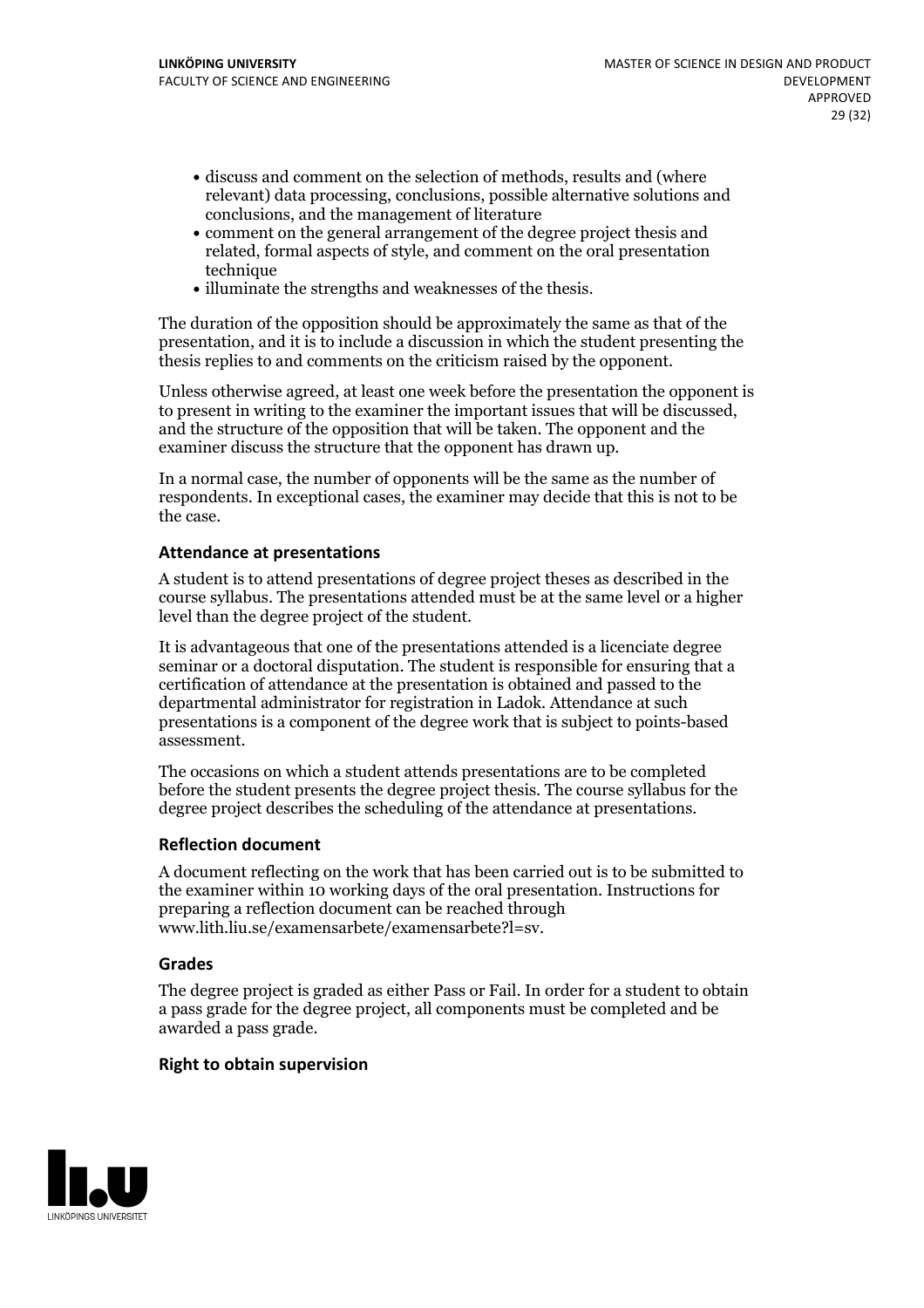It is expected that the student complete and pass a degree project within specified time limits. The department is required to provide supervision for a maximum of 18 months after the student has registered the degree project in Ladok. The examiner may grant additional supervision after this period in special cases. If the examiner determines that supervision is to be ended, the degree project is to be awarded a Fail grade.

If the degree project is awarded a Fail grade for the reason described above or for any other reason, the student is to be directed towards carrying out a further degree project.

#### **Quality assurance**

The relevant board of studies has overall responsibility for the quality of study programmes. This responsibility covers also degree projects. Quality assurance is to be carried out as determined by the faculty board.

#### **Exemptions**

If special circumstances apply, a board of studies may grant exemptions from the regulations specified above. The oral opposition, for example, may be replaced by an extensive written opposition, if the board of studies approves this

- $\bullet$  for international students for whom special circumstances apply
- for other students for whom all other components of the qualification have been satisfied, the degree project thesis has been submitted, and special circumstances apply.

Written opposition may be carried out in one of the following ways:

- The student presents a written opposition to a degree project thesis that has been written by another student, whose examiner subsequently examines the opposition.<br>• The student's examiner requests that the student prepare a written
- opposition to a degree project thesis that has previously been examined by an examiner.

If written opposition is used, it is not necessary that the student prepare an introductory statement describing the structure.

The board of studies must approve that opposition may take place in written form, before it is carried out.

## **Degree projects (included in Term 6 of study programmes in engineering)**

#### **General provisions**

All study programmes in engineering (with the exception of the programme in Industrial Engineering and Management – International and the programme in Applied Physics and Electrical Engineering – International) have since 2014 included an obligatory degree project. The project undertaken may also be

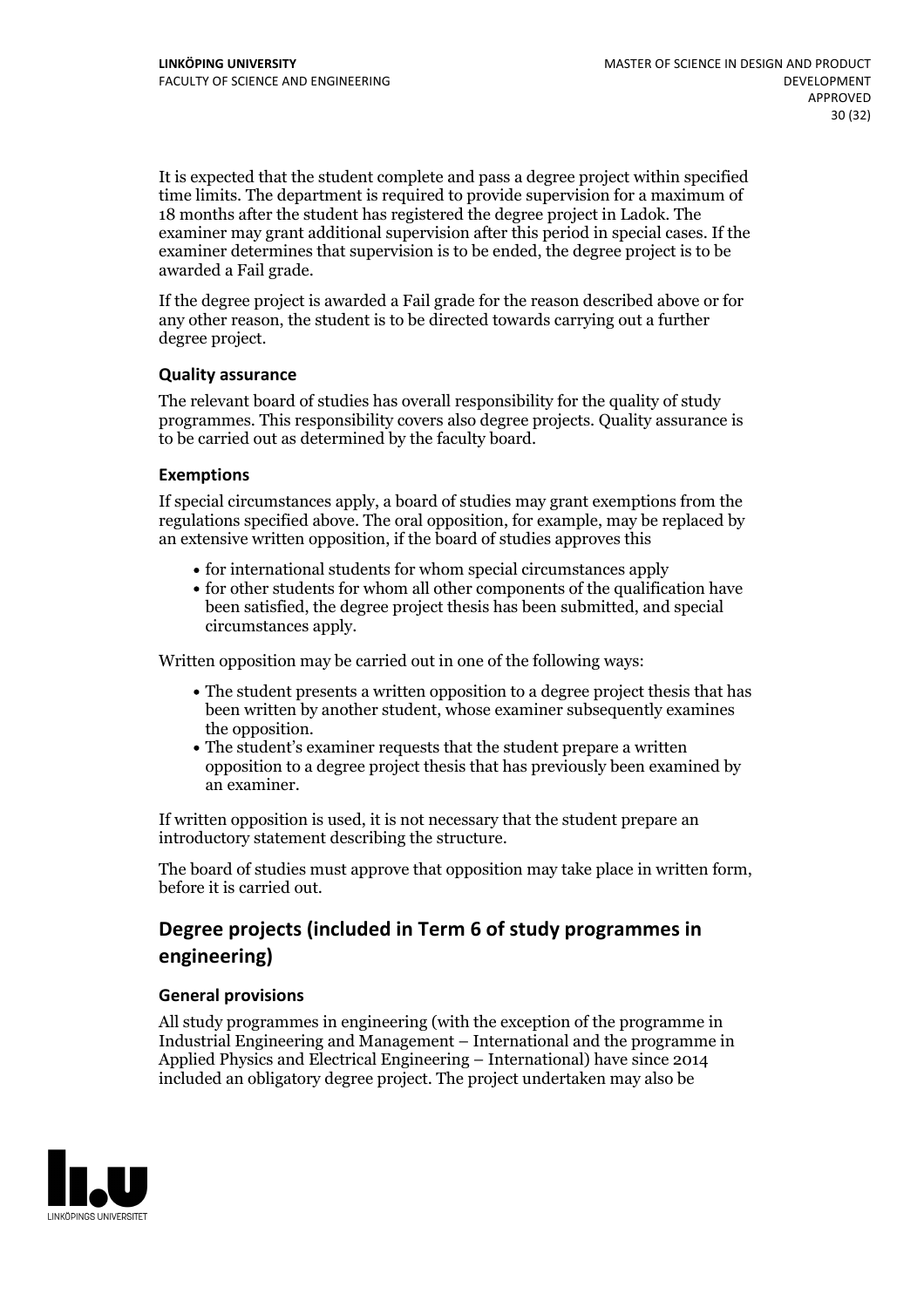included as part of the Bachelor of Science (Technology). During Term 6 of each programme, one or several special courses are given that constitute degree projects. The syllabuses of these courses contain course-specific provisions, which are supplemented with the general provisions given below.

#### **Aim**

The degree project is to contribute to general and programme-specific objectives of the study programmes in engineering being achieved. Specific learning outcomes are given in the relevant course syllabus. In addition, the degree project has also the following learning outcomes, which are common to all degree project- based courses at LiTH:

• Knowledge of the subject

After carrying out the degree project, the student is expected to master the following:

- $\circ$  integrating in a systematic manner the knowledge gained during the period of study
- applying methodological knowledge and subject-specific knowledge within the main subject area
- $\circ$  assimilating the contents of relevant technical publications and relating the study to such contents.<br>• Personal and professional skills
- 

After carrying out the degree project, the student is expected to possess the following skills:

- $\circ$  formulating research questions and limiting the same, within a specified time schedule
- $\circ$  seeking and evaluating scientific literature.<br>• Working and communicating in a group
- 

After carrying out the degree project, the student is expected to possess the following skills:

- $\circ$  planning, executing and presenting independent work in the form of a project carried out in a group
- $\circ$  expressing oneself professionally, in writing and orally
- $\circ$  critically examining and discussing independent work presented in
- speech and in writing.<br>• CDIO engineering fundamentals

After carrying out the degree project, the student is expected to master the following:

- $\circ$  creating, analysing and/or evaluating technical solutions
- making assessments that consider relevant scientific, societal and ethical aspects.

#### **Degree projects undertaken while studying abroad**

During study abroad, an individual plan is to be drawn up together with the faculty programme director to determine how the requirements for a degree project in engineering can be satisfied.